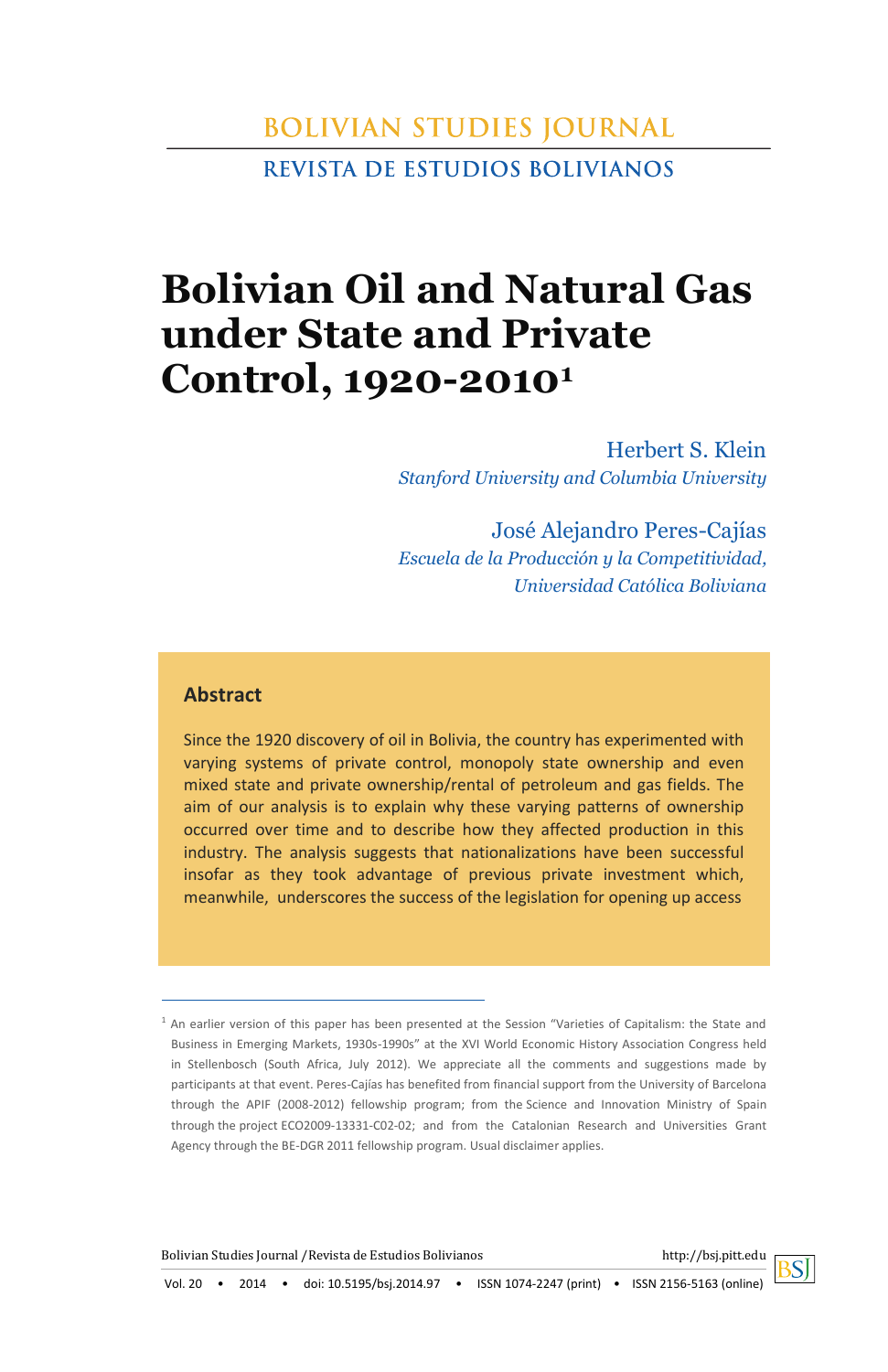to attract private investment. This relative success of the different legal frameworks permits us to understand why the state has been changing from one scheme to another over time. Some partial explanations are offered in order to understand why these schemes could succeed with such regularity.

#### **Keywords**

*Bolivian oil, nationalization, oil and gas* 

### **Resumen**

Desde el descubrimiento del petróleo en Bolivia en el año 1920, el país ha experimentado con una variedad de sistemas de control privado, de propiedad monopólica estatal e incluso con la propiedad o el alquiler de campos petroleros y de gas en manos privadas. El propósito de nuestro análisis es explicar por qué se han dado estos variados modelos de propiedad y describir cómo han afectado en la producción de esta industria. El análisis sugiere que las nacionalizaciones han sido exitosas en la medida en que tomaron ventaja de una inversión privada anterior, lo cual mientras tanto resalta el éxito de la legislación de "apertura" para atraer la inversión privada. El éxito relativo de los diferentes marcos legales nos permite comprender por qué el estado ha ido cambiando de un esquema a otro con el paso del tiempo. Se ofrecen algunas explicaciones parciales para entender por qué este esquema pudo dar resultado con tanta regularidad.

#### **Palabras claves**

*nacionalización, petróleo boliviano, petróleo y gas*

Although Bolivia is a relatively small producer of oil and gas by world standards, petroleum and especially natural gas have become a fundamental part of the national economy and have accounted for the major share of exports and government revenues throughout the last decades. Since the 1920 discovery of oil, the nation has experimented with varying systems of private control, monopoly state ownership and even mixed state and private ownership/rental of petroleum and gas fields. Initially, the state typically granted rights to extract these resources to private companies with the proviso that these concessions were relatively limited in time and could be revoked for failure to exploit the given resource. This policy changed in the 1930s with the beginnings of state controlled enterprises which produced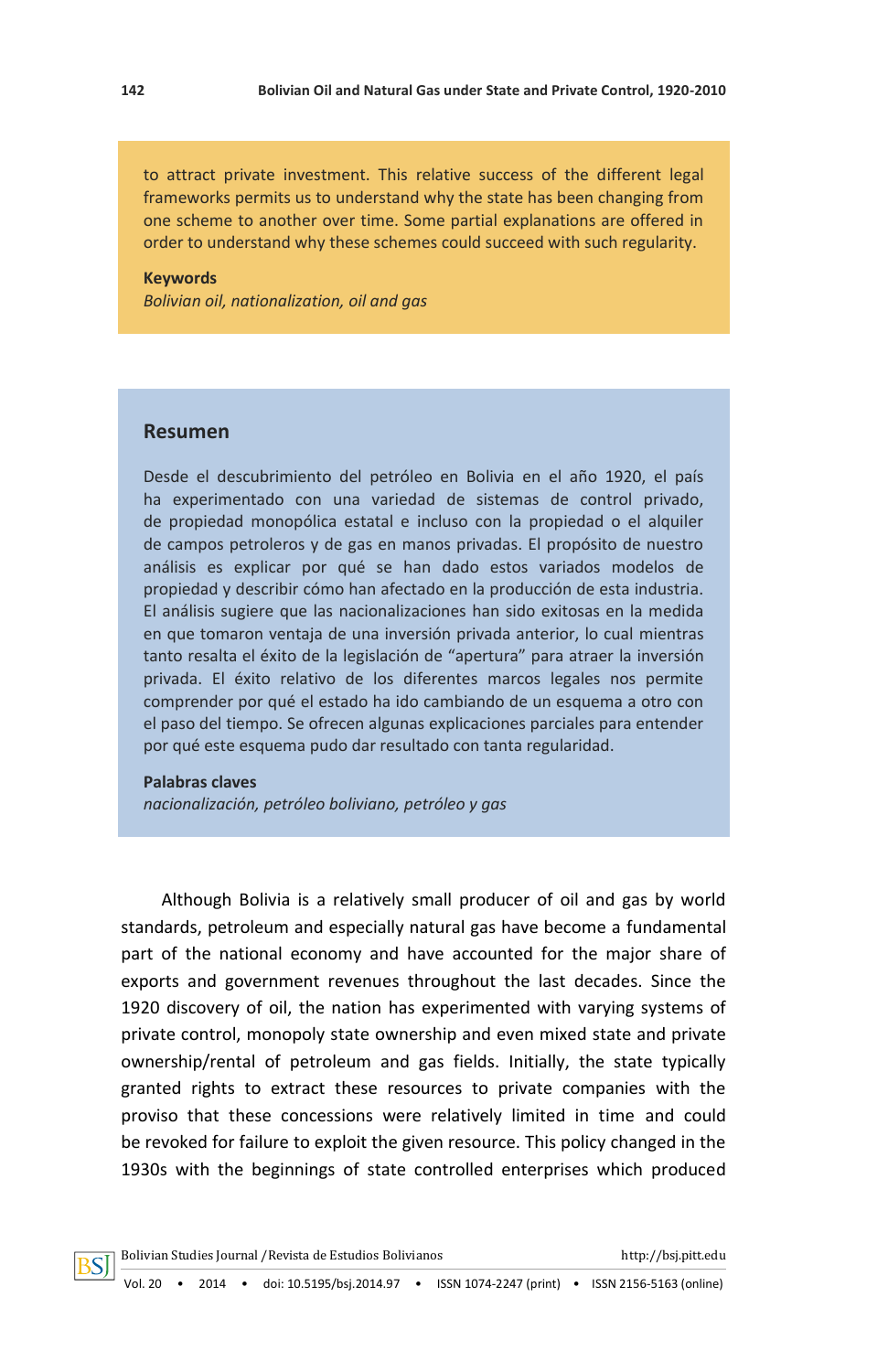oil and gas as both a competitor to the private producers or as monopolists who took control of the concessions and facilities of private producers.

The aim of our analysis will be to explain why these varying patterns of ownership occurred over time and to describe how these differing regimes affected production in this industry. We will also examine the changing importance of taxation of this crucial industry and its impact on government finance and investment as well as the role of national and international markets and how these exogenous factors affected ideas about ownership, government income and petroleum and gas imports and exports.

## The growing importance of hydrocarbons

The beginnings of the oil industry in Bolivia go back to the late nineteenth and early twentieth centuries. Despite this early start, it was not until 1925 that actual extraction of oil began (fig. 1). Initial production levels were extremely low and averaged just 30 thousand barrels per year until 1932. But due to the demands generated by the Chaco War (1932-1935), those levels began to expand. This upward trend continued more or less uninterrupted until the late 1940s. Then, production stabilized at around 600 thousand barrels per year. Despite the increase, production was still small.



**Figure** 1**: Production of oil in Bolivia in thousands of barrels per year, 1925-2010 Sources: Own elaboration based on Royuela (1996: 230-31), for years 1965-95; and from INE, "Índice de cantidad de extracción," in**   *Estadísticas Petroleras,* **for years 1996-2010 [\[www.ine.gob.bo\]](http://www.ine.gob.bo/)**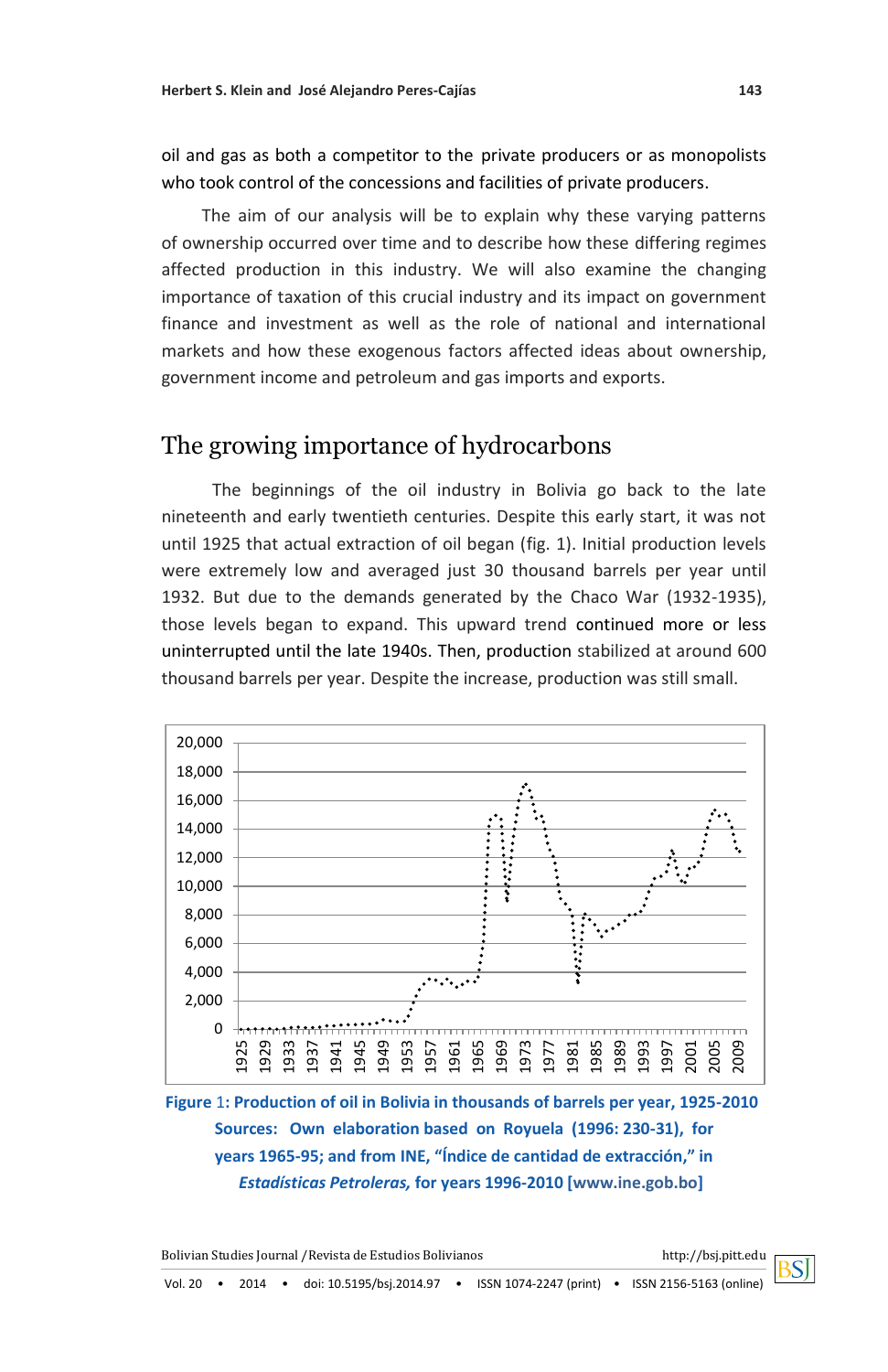In 1954, oil production tripled the volume reached a year earlier and the country achieved self-sufficiency. This increase would receive a new impulse around 1967, when annual production reached 14 million barrels. Apart from some fluctuations, it was stable at around this level until 1976 – the best years for oil production in Bolivia. However, it declined in the late 1970s and only in the early 1990s did a slow recovery occur, but even to this day Bolivia has not exceeded the levels achieved in the first half of the 1970s.

Given that natural gas was found in the same fields as oil, its existence was well known from the earliest oil explorations, but its economic importance did not begin until major foreign markets were opened up. Indeed, whereas the first records of natural gas production go back to 1952, it was not until 1972, with the start of exports to Argentina, that production reached significant levels (fig. 2). After this initial jump, production levels tended to stagnate. This level of activity lasted almost until the end of the twentieth century. From 2000 onward, however, thanks to exports to Brazil, the levels of natural gas production increased once again. Thus, in contrast to oil, natural gas production has maintained an upward trend of production over the long term.



**Figure 2: Production of natural gas in billions of cubic feet per year, 1952-2010 Sources: Own elaboration based on INE (1997), for years 1952-94; and from INE, "Producción Bruta de Gas Natural" for years 1995-2010 [\[www.ine.gob.bo\]](http://www.ine.gob.bo/)**

3SI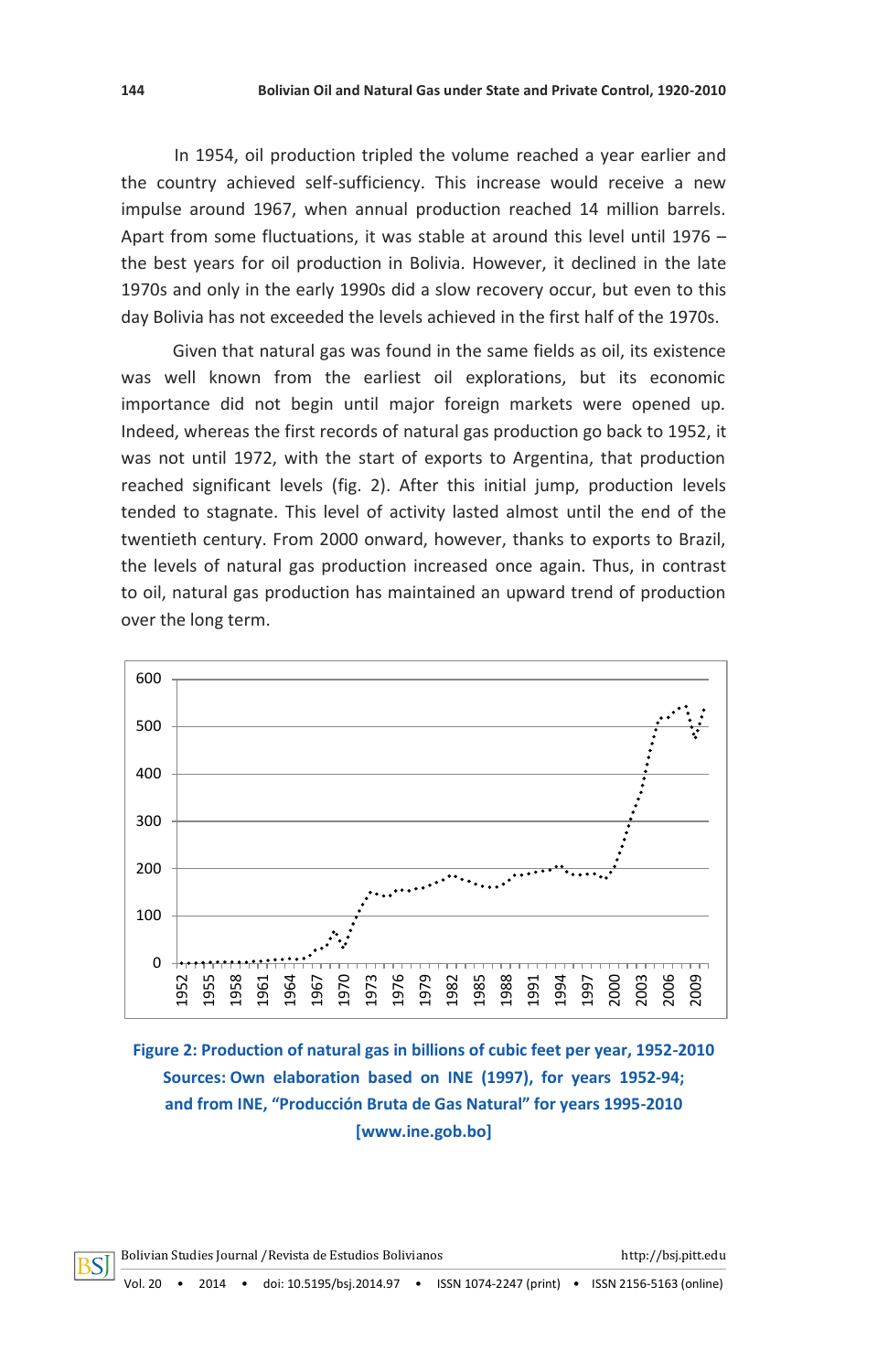Natural gas production has emerged not only as the single most important product of hydrocarbon activity in Bolivia, but has become one of the most influential industries in the national economy. This process can be seen in the weight of the hydrocarbon sector within the total GDP of Bolivia. Between 1925 and 1953 the oil sector was less than 1% of Bolivia's total GDP. In 1954 the industry began to advance in terms of its relative importance and by the mid-1960s it reached around 1% of national GDP. But since 1972, the relative importance of the sector has become ever more significant, reaching between 4% and 7% of Bolivia's GDP.<sup>2</sup>

The growing importance of the hydrocarbon sector was accompanied by a change in the composition of Bolivian exports. Indeed, until the early 1970s, mining exports represented at least 80% of the value of Bolivian exports. At that time, hydrocarbons came to constitute around a third of Bolivia's exports. The ratio increased up to 50% in the early years of the 1980s, thanks to both the crisis in mining and the maintaining of oil and gas exports. In the late 1980s and throughout the 1990s, with government promotion of the socalled non-traditional exports, the relative importance of mining and oil and gas exports was reduced. However, since 2000, oil and gas exports have again risen to about 50% of total exports.<sup>3</sup>

Hydrocarbons have become essential also by their centrality to the state's finances. Until the 1970s, tax revenues generated by imports or obtained directly in the mining sector, were on average two thirds of the Bolivian Central Treasury revenue. By contrast, taxes generated directly by the hydrocarbon sector were insignificant. However, because of changes in national legislation and the start of natural gas exports to Argentina, oil and gas taxes started to become increasingly important. Despite some variability, these taxes represented 20% of Central Treasury revenues from the early 1970's to 1985. With the crisis in mining and the beginning of the New Economic Policy (1985), hydrocarbon taxation became even more significant, amounting to almost half of the income of Bolivian governments. This tended to decrease over time, stabilizing at around 25% of general government revenue. In recent years, the centrality of hydrocarbon taxation has increased

Vol. 20 • 2014 • doi: 10.5195/bsj.2014.97 • ISSN 1074-2247 (print) • ISSN 2156-5163 (online)

<sup>&</sup>lt;sup>2</sup> For the relative importance of the sector in the Bolivian GDP, see Herranz-Loncán and Peres-Cajías (2013), for years 1925-1949; Naciones Unidas (1958: 15) for years 1950-1955; INE (1997: 3-5) for years 1958-1979; *Dossier Estadístico UDAPE*, for years 1980-2010.

<sup>&</sup>lt;sup>3</sup> For relative importance of mining on exports, see: Gómez (1978), for years 1950-1969; for relative importance of oil and gas, see: INE (1997: 6-8), for years for 1950-1969; see CEPALSTAT, for years 1970- 2008.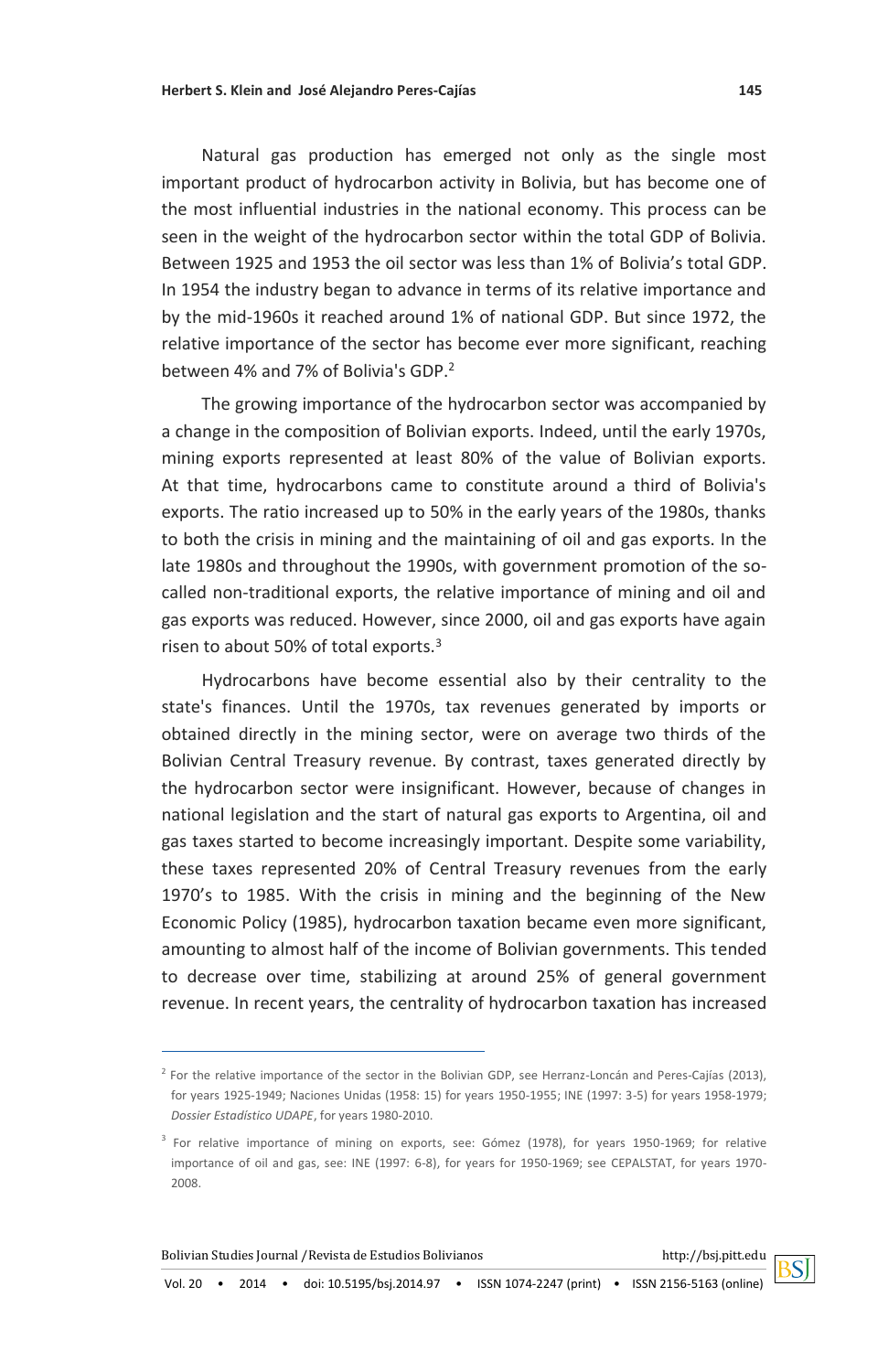again, representing, on average, one third of total government revenues (Peres-Cajías, 2013).

Thus, production of oil and natural gas has become essential to the Bolivian economy. The hydrocarbon sector has been gaining importance since the mid-twentieth century and today represents 7% of GDP, half of Bolivia's exports and one third of central government revenue. The evolution of these three indicators reflects in part a continuous change in the management of hydrocarbons. However, at the same time, it allows us to understand the significance of these changes. The following sections will detail the milestones reached in these management changes, and an evaluation of how they have affected the evolution of key industry variables.

# The evolution of legal changes in the hydrocarbons sector

Already by the end of the nineteenth century, the Bolivian government was aware of the existence of oil deposits in the eastern lowlands. In the 1880s and 1890s oil deposits were discovered by national and foreign geologists and explorers in Bolivia's largely uninhabited eastern lowlands (López, 1922: 181; Loza, 1939: 4-5). These geological finds were soon followed by the formation of numerous Bolivian-financed companies that received liberal land concessions by governments eager to exploit this great source of wealth. But Bolivian capital was insufficient to develop the industry and so speculation in these petroleum land concessions rather than active exploitation of deposits became the primary aim of those national firms (Almaraz, 1958: 69-70). The only serious exploitation effort made at that time was undertaken by the Bolivian Luis Lavadenz, who organized his *Sindicato de Oriente Boliviano* in 1912. Lavadenz succeeded in carrying out initial survey work, but was forced to seek European capital for full exploitation. After some failed trials with both Percival Farquhar and Royal Dutch Shell, he secured Chilean support and in 1916 formed a Chilean-Bolivian company to exploit his concessions (Schurz, 1921: 138-139).

In this same year, the government attempted to reorganize its overly liberal and chaotic concessions policy and in December, 1916, issued a petroleum law which provided for both taxing and tighter regulations on existing concessions. From 1916 to 1920, local Chilean and Anglo-Bolivian capital was invested in Bolivian petroleum concessions, reorganizing the pre-1916 grants into larger holdings, but without any concessionaire actually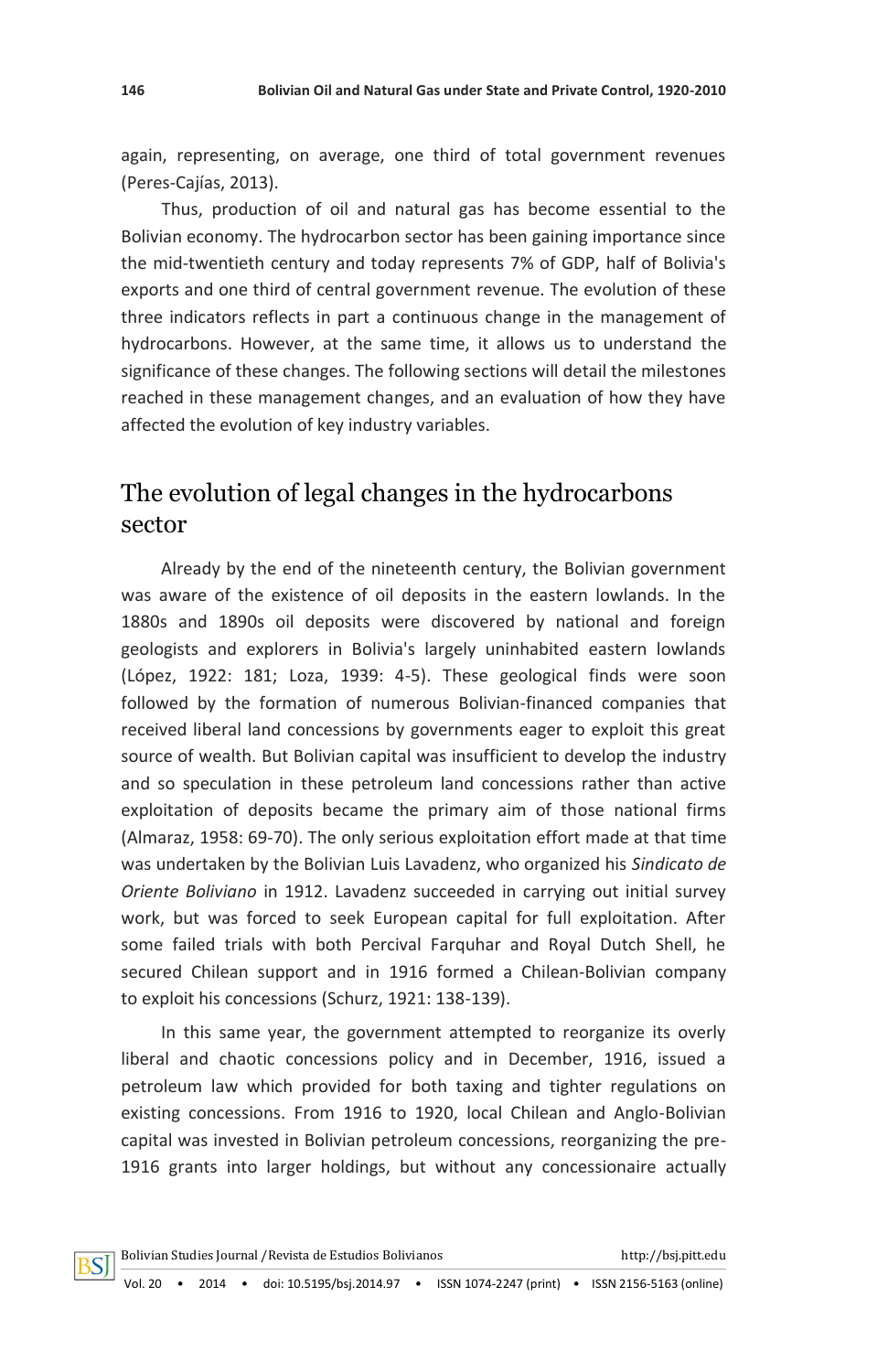beginning production. Because of this, the Bolivian government in 1920 again opened up the oil-rich lands for new concession grants. Both the Richmond Levering Company of New York and William Braden and his son Spruille quickly stood out among these producers (Schurz, 1921: 139-140; Almaraz, 1958: 74-75).

Shortly after, however, the giant Standard Oil Company of New Jersey began to acquire the Levering and Braden holdings, and in late 1921 the parent New Jersey firm officially created the Standard Oil Company of Bolivia to develop these holdings.<sup>4</sup> Meanwhile, the new Republican Party regime of Bautista Saavedra (1920-1925) enacted a new Petroleum Code in 1921 which proclaimed the fundamental proposition of state ownership of subsoil petroleum holdings, and provided new restrictions on government granted concessions.

Standard Oil began to explore and produce petroleum in Bolivia by 1925, when it had established eleven work camps and was already producing an average of 71 barrels of oil per day from its several successful wells by 1927.<sup>5</sup> Whereas production remained constant until the eve of the Chaco War, the threat of war with Paraguay caused the company to begin dismantling much of its equipment and shipping it out of the country (Montenegro, 1938: 54).

Before long, the leftist intellectuals of the continent began charging that the war was not really a conflict between Bolivia and Paraguay, but between the American Standard Oil Company and the British Royal Dutch Shell (which held Paraguayan holdings) for the possession of the Chaco oil (see e.g. Marof, 1934: 147ff; Colle, 1935: 105ff; Setaro, 1936: 23ff). While this allegation was impossible to prove, the constant defeats suffered by Bolivia caused extreme cynicism over the motives of the Bolivian government in causing the war and universal condemnation of Standard. This charge was coupled with the definitely uncooperative attitude shown toward the nation by the company

<sup>4</sup> The Standard Oil Company of Bolivia was founded in the United States in November, 1921, with a capitalization of \$5,000,000 (*New York Times*, November 15, 1921), and was incorporated in La Paz a short time later (*New York Times*, December 3, 1921). In March, 1921, the Richmond Levering Company finally sold its concessions in New York to Standard Oil, and the Company purchased Braden's concessions later that year.

<sup>5</sup> While both government sources and later company statements and internal records admitted that production of some quantities of oil had begun at the Standard Oil wells as early as 1925, the Standard Oil Company of Bolivia throughout the 1920's maintained that it was producing absolutely no oil. Thus, the Company officially declared to the Bolivian government that it still "had not begun the production of petroleum" from its wells, and would therefore not pay the new tax exploitation schedule. See Muñoz Reyes (1937: 2-5) and Montenegro (1938: 35).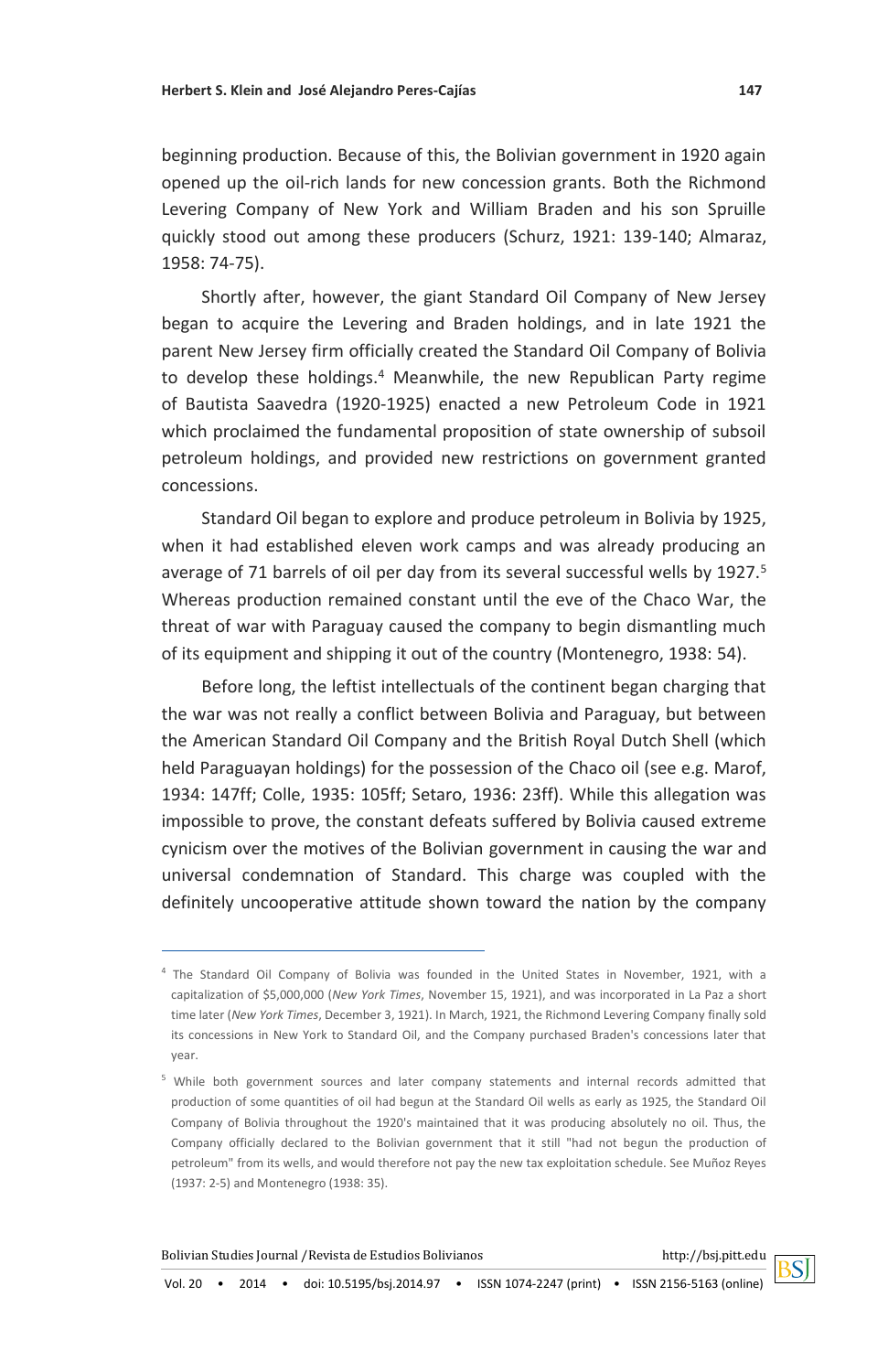during the conflict.<sup>6</sup> Hence, by the close of the war, there was almost universal hostility expressed against the company because of all of these factors.

After the war, on December 21, 1936, the Bolivian government led by David Toro created *Yacimientos Petrolíferos Fiscales Bolivianos* (YPFB). The YPFB was established as an exclusively government-owned, autonomous corporation directly dependent on the President.<sup>7</sup> It was given the right to explore and exploit all lands granted to it by the government and to develop, refine, transport, and market petroleum and its derivatives throughout the Republic. Aside from freedom from taxation and import duties, the new company was given power to enter into partnership in mixed companies with private capital to develop national petroleum resources if it so desired. On January 16, 1937, YPFB was assigned its petroleum concession lands, which pertained to almost all of the known petroleum areas save those in the hands of Standard Oil. Thereafter, on March 13, 1937, the government announced that it was confiscating the Standard Oil Company of Bolivia for violation of its contract and for defrauding the government treasury.

Bolivia not only obtained support from the National Supreme Court which validated its confiscation, but it also signed a series of treaties with neighboring Argentina and Brazil whereby the three nations officially acknowledged de jure and de facto Bolivian control over the old Standard Oil Company fields and equipment (Loza, 1939: 129-146). Meanwhile YPFB was able to expand national oil production in a major way without new investment, since the Standard Oil wells had largely been under-producing or shut off in 1937 (Almaraz, 1958: 135-137; Naciones Unidas, 1958: 192-193).

For its part Standard got backing from the U. S. State Department, which refused all Bolivian requests for aid while the issue of compensation was unsettled. But the coming of World War II and the US need of Bolivian

<sup>&</sup>lt;sup>6</sup> For instance, the company transferred large amounts of its equipment to Argentina, and despite constant government requests refused to refine aviation gasoline at its Bolivian plants, claiming technical incapacity to do so. In desperation, the government in 1933 seized the refineries and under government technicians' supervision aviation gasoline was successfully produced for the Bolivian army. See Montenegro (1938: 54); Loza (1939: 120-121).

<sup>&</sup>lt;sup>7</sup> The preamble to the YPFB decree justified its creation by declaring "that Bolivia, having rich and extensive deposits of hydrocarbons, this wealth up to the present time has not begun to strengthen the national economy in the form and proportion to which it should." To resolve this problem, the best method available, added the preamble, would be for the state to directly enter the field in its own right to develop the nation's petroleum resources.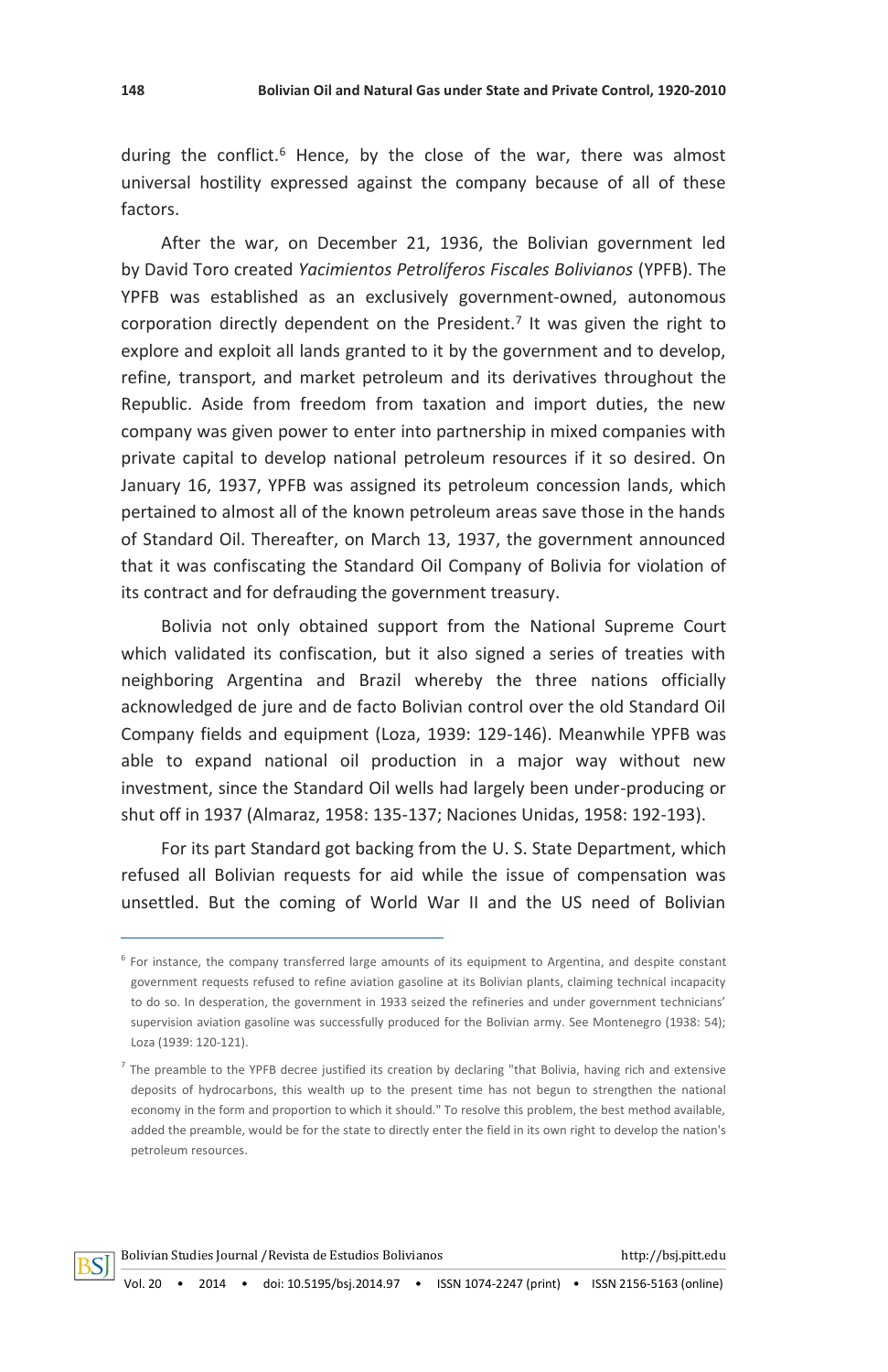raw materials forced a change in State Department thinking. Thus, given the collapse of Standard's united front with the State Department, and the consistency in Bolivian government policy under both radical and conservative governments alike, the company soon began to shift its position. Having already written off the Bolivian oil resources, and faced by the far greater Mexican confiscation issue, by late 1941 the company expressed its willingness to accept a definitive settlement. The Bolivian government's response was rapid, and on January 27, 1942, it signed an agreement with the Company finally settling the entire issue.

During the 1940s, while the legislation provided that YPFB could be associated with any business, either for fear of expropriation or lack of interest, no other company invested in the country and, therefore, YPFB enjoyed a "de facto monopoly." After the nationalist Revolution of April 1952 and thanks to the *Movimiento Nacionalista Revolucionario* (MNR) government's political will, investments in the petroleum sector increased by transferring funds from the mining sector, and with this, oil production rose (Zondag, 1966). Nonetheless, this investment scheme was unsustainable and the country soon found that it could not provide the heavy capital investment the industry needed for basic expansion. Thus, once again, it invited American oil companies to invest by decreeing a new petroleum law – commonly known as the Código Davenport – which opened up Bolivia's oil fields to private oil companies.<sup>8</sup>

While Standard Oil refused this offer to return, other major North American companies did not hesitate, including the third largest oil company globally at the time, Gulf Oil Co. Although the terms of the old relationship between foreign companies and the national government were now somewhat modified, the friction still had not been fully eliminated and many of the same problems of contrasting viewpoints continued to exist. Specifically, once natural gas began to be exploited in oil fields, tensions arose between the government and the Bolivian Gulf Oil Co. (BOGOC) regarding the transparency of the company and the tax dollars generated. Things worsened in 1967, once BOGOC unilaterally signed a contract to sell gas for 20 years

<sup>&</sup>lt;sup>8</sup> This change must be understood in the broader context of the Stabilization Plan of 1956 implemented by the Bolivian Government following the IMF and US Government's advice. According to the leftist wing of the MNR and the popular movement which made the revolution possible, this change in the political economy – as well as the stipulation of the Código Davenport – betrayed the principles of the Revolution. So, not surprisingly, these measures reduced political support for the government. However, these measures could be sustained over time thanks to their ability to control the serious macroeconomic imbalances brought on by the Revolution and thanks to constant (and massive) US Government support (see Zondag, 1966).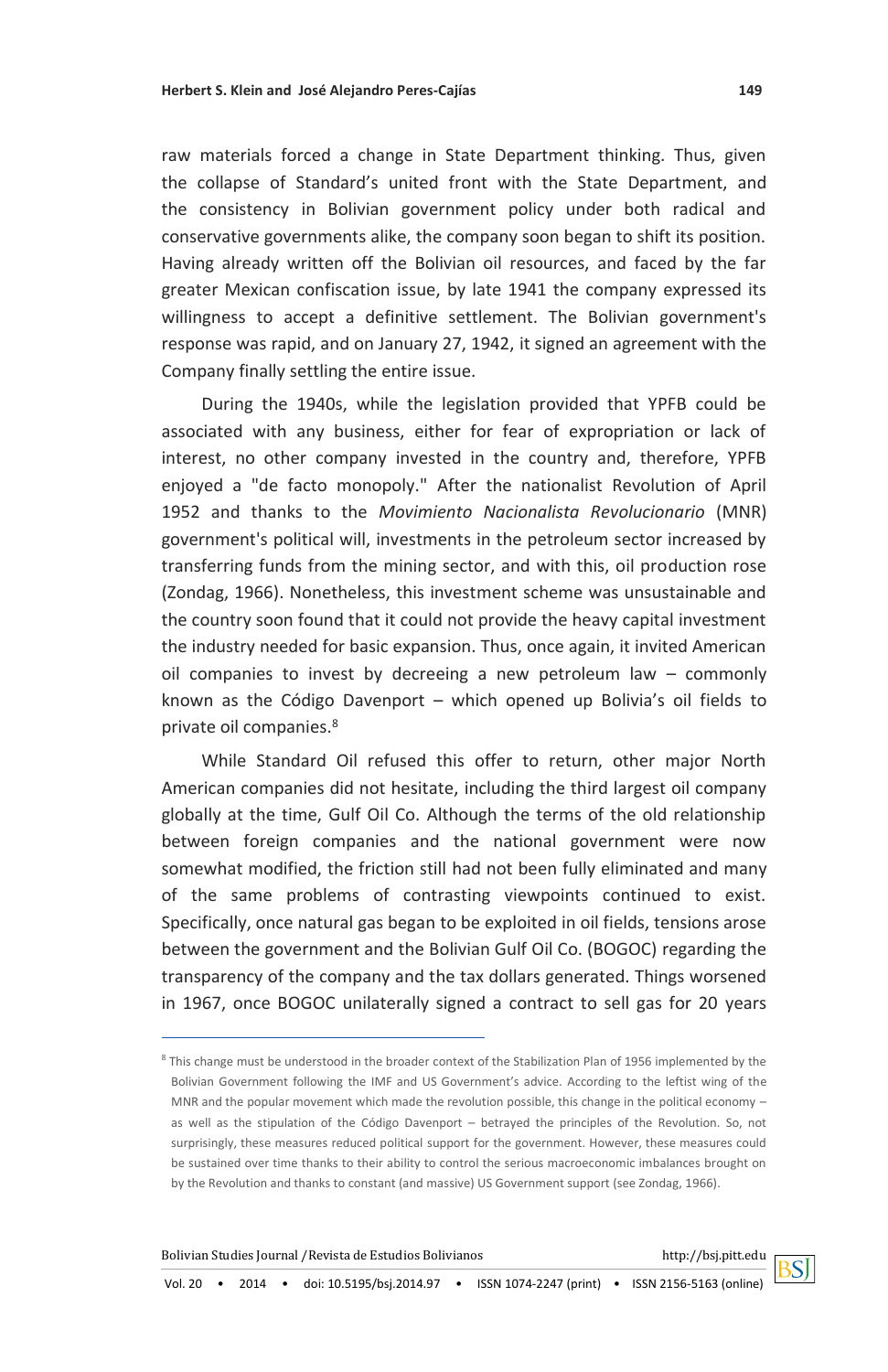to the State Gas Company of Argentina (*Gas del Estado de Argentina*) and formed the company "Bolsur" with William Brothers & Co. to build a new pipeline to Argentina (Miranda, 1999: 252-253).

Given these increasing tensions, the military government of General Alfredo Ovando Candia – which can be narrowly defined as nationalistic and left-wing oriented – decided to abrogate the Código Davenport in October of 1969 and nationalize Gulf Oil's Bolivian holdings. This second nationalization initially resulted in a temporary embargo that led to a reduction in domestic oil production. Soon after, however, the country reached an agreement with the company and oil and gas production increased. Moreover, the eruption of a new military government in August of 1971 – this time right-wing oriented – implied the need for the drawing up of a new Hydrocarbons Law (1972) which clearly maintained the state-owned property on both oil and gas fields, but allowed the signing of contracts between YPFB and private companies.

More legal modifications took place in the context of a fiscally exhausted economy by way of the external debt crisis and the implementation of the Washington Consensus guidelines throughout Latin America. Indeed, the Hydrocarbons Law of 1990, which was enacted in order to attract foreign investment, was replaced by a more aggressive law a few years later (1996) (see Grebe and Chávez, 1998). This law, which was implemented through the so-called "capitalization" process, allowed some of the world industry's largest companies to increase their investments in the country. This resulted in the temporary increase in oil wells and oil production, but above all, increased levels of natural gas production. Thus, the rise in the importance of the gas-based economy is without doubt related to the provisions of the Hydrocarbons Law of 1996 (Capra *et al*., 2005).

Meanwhile, however, there was a widespread perception among the population that it was the foreign private companies and not Bolivians who ended up benefiting from this expansion in natural gas production (Delegación Presidencial para la Revisión y Mejora de la Capitalización, 2004). Moreover, this perception was slowly translated into a new political slogan – the need to recover the country's natural resources – that allowed several political groups to unify against the political-economic policies implemented in Bolivia since the late 1980s. This new political context led to the overthrow of Gonzalo Sánchez's government (2003) and the implementation of a new Hydrocarbons Law (2005). Furthermore, one of the first measures executed by Evo Morales' administration – one which explicitly rejects the Washington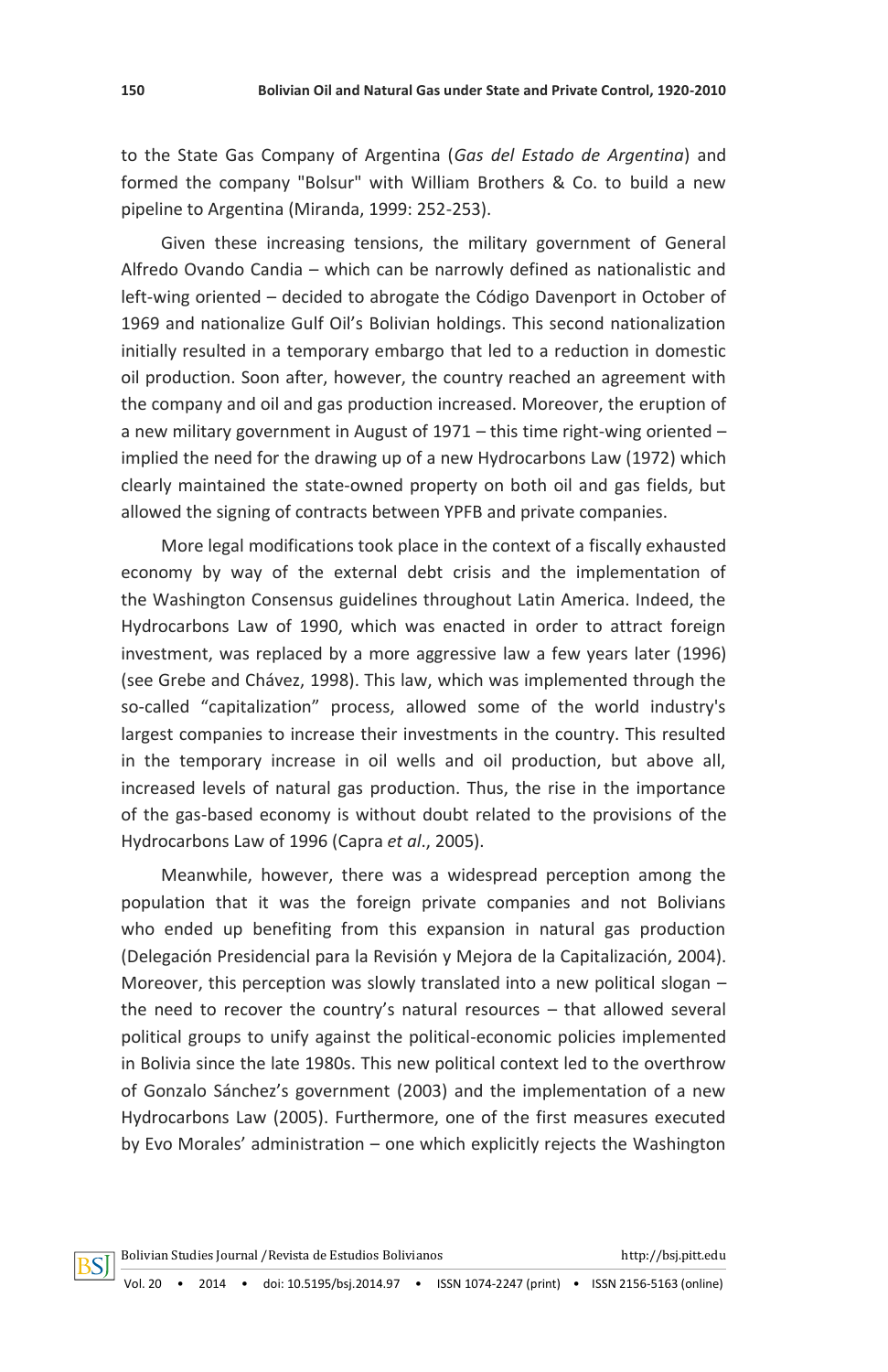Consensus paradigm – consisted in the nationalization of the oil and gasproducing fields (2006).

Thus, since the early-2000s, a new episode of greater state intervention in the hydrocarbon sector took place. This process recovered YPFB's previous importance but did not eliminate foreign companies; instead, it modified their contracts in major ways and considerably increased state royalties on their production. The result was the odd pattern of involvement established by foreign companies, especially the state-owned Petrobras, of remaining in the country as producers, though obviously reducing their investments over time.<sup>9</sup>

# How changing regulations affected the industry

The purpose of this section is to understand how the aforementioned changes in ownership and management of oil described in the previous section affected the evolution of different key industry variables. The first variable analyzed is the opening of wells in production by producer type (public or private). The analysis of the number of wells in production represents an approach to understanding the level of investment by oil companies. This variable represents a reasonable alternative in the absence of long-term statistical information and given the uncertainty of the actual levels of investment made. The variable cannot necessarily be a measure of the evolution of the production potential of the sector as they do not enter information on productivity. Nor does it allow a comparison of investment levels since the launch of new wells may change substantially in price over time and place. However, assuming that any investment in existing production wells is simply a replacement cost; the analysis of the variation in the number of wells in production can be used as a proxy for *net* investment.

Records indicate that between 1912 and 1923 there was only one producing well (fig. 3). Between 1924 and 1931, the number of wells increased, reaching a maximum of 5. During the Chaco War there are no records relating to producing wells. In 1936 the number of wells increased again but this time thanks to the intervention of the state. It was not until 1951 that the state could surpass the dozen producing wells. Then around 1955, YPFB once again accelerated investment levels, reaching an average of 25 producing wells.

<sup>&</sup>lt;sup>9</sup> For a quick overview of this process see Zarati (2013). More details are provided in Medinaceli (2012).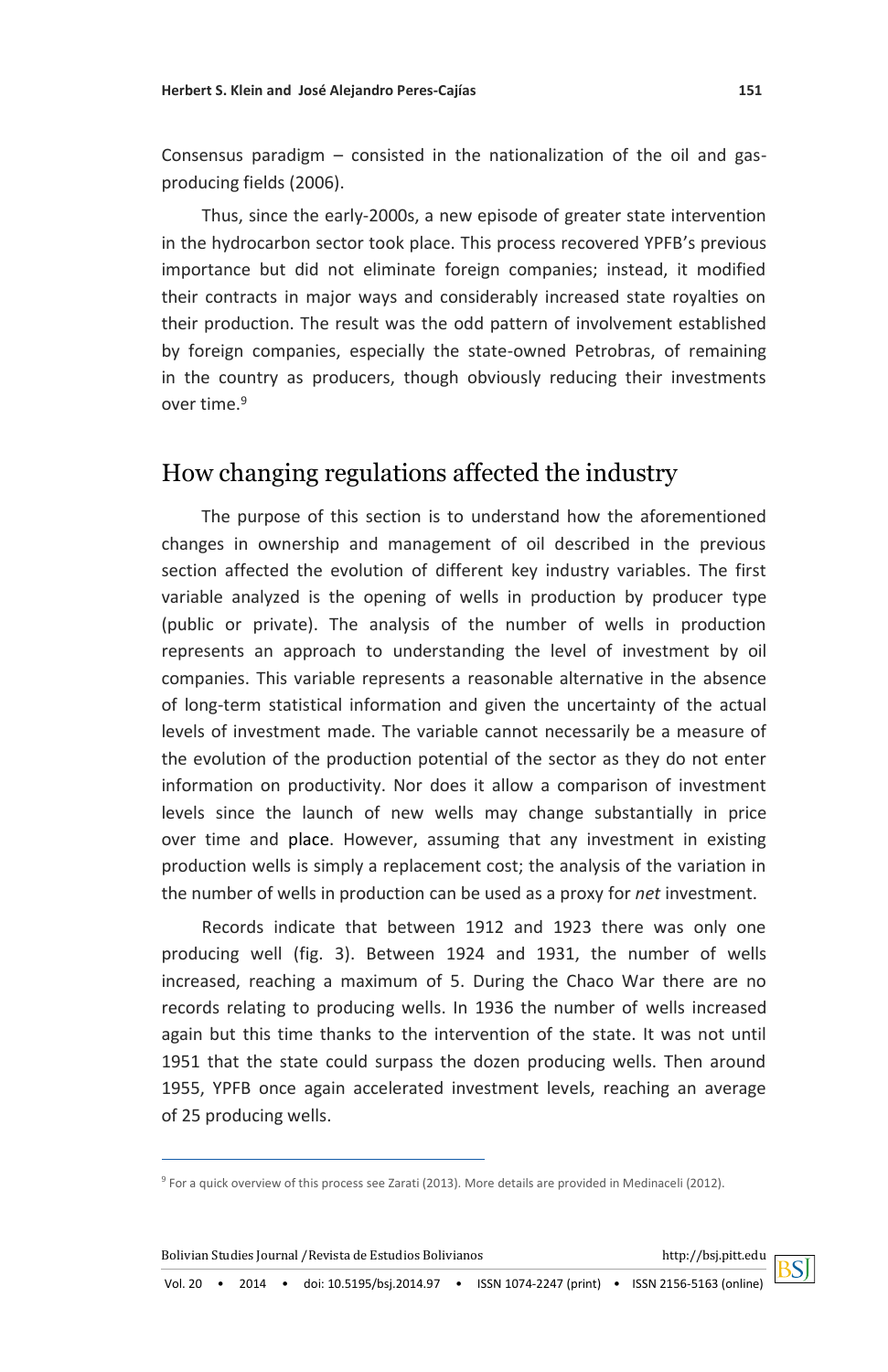

### **Figure 3: Number of working oil wells by operator (public or private), 1912-2010 Sources: Own elaboration based on Royuela (1996: 226), for years 1925-1996; Cámara Boliviana de Hidrocarburos (2010: 8), for years 1998-2010**

Throughout the 1960s, the number of producing wells increased markedly. On the one hand YPFB maintained on average 27 producing wells. Moreover, thanks to the provision of the new Hydrocarbons Law of 1958, there was increased private investment and thus the number of private sector wells in operation reached an average of 25. Thus, in the 1960s, there were around 60 wells in production, representing a record for the period.

This amount was drastically reduced as a result of the nationalization of BOGOC (Bolivian Gulf Oil Company) and the end of the wells worked by the private sector. In 1971 YPFB also reduced the number of producing wells. The number of wells in production increased again towards the mid-1970s, a result both of the recovery of previous levels achieved by YPFB and the new Hydrocarbons Law of 1972 which reintroduced the private sector into exploration and production. This time, however, private enterprise in the petroleum industry was more limited: the number of producing wells worked by the private sector between 1975 and 1983 was, on average, only 8. Thus, with the end of private investment during the early 1980s, the number of wells in production was exclusively related to the activity of YPFB.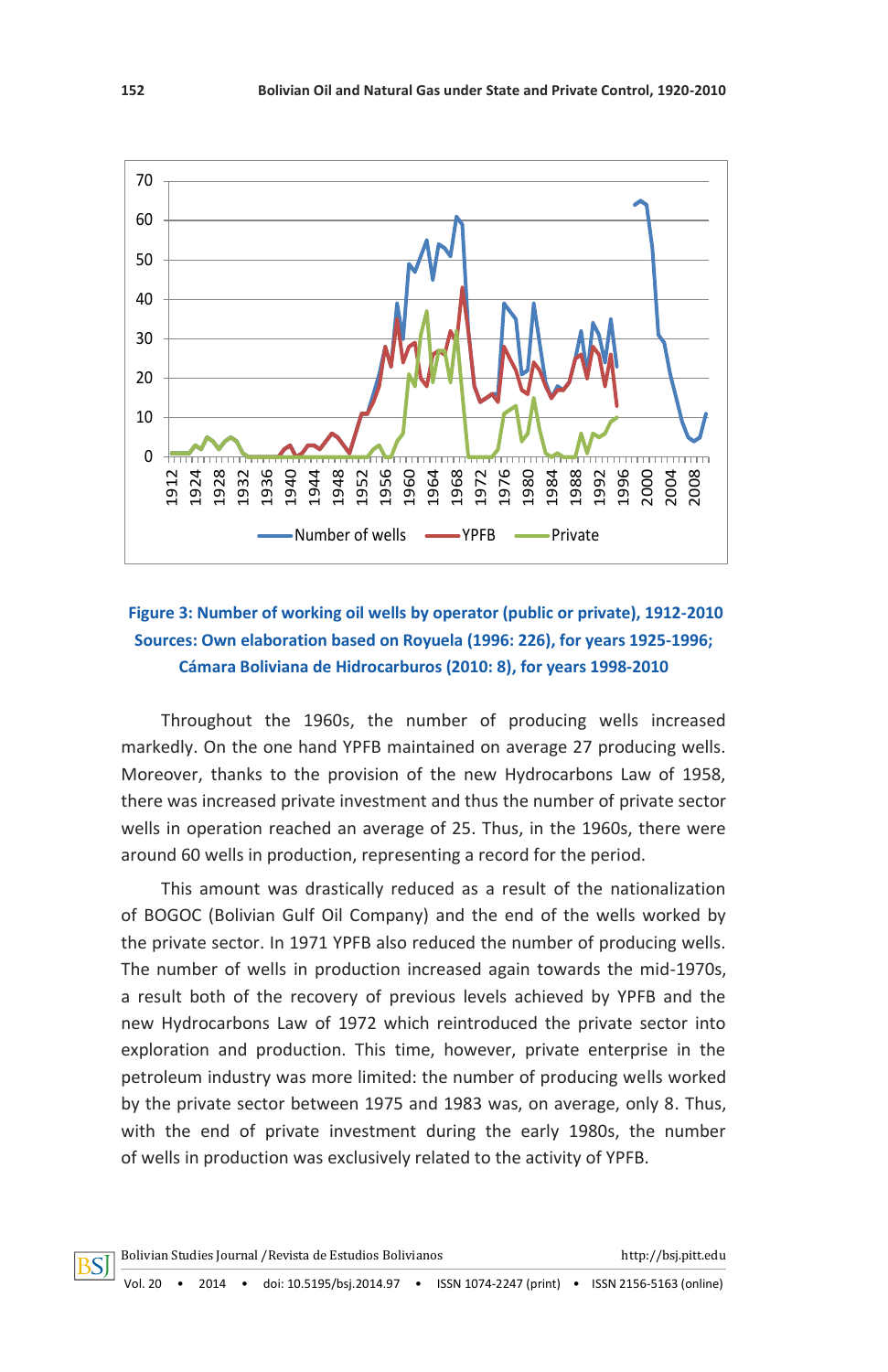In 1998, through the process of capitalization carried out by the government, private investment again entered the oil industry and the number of working wells was finally able to beat the record reached during the 1960s. The effect, however, was only temporary; a year after the increase, the number of wells in production again decreased steadily and rapidly. The nationalization of hydrocarbons in 2006 could not reverse this falling trend (see below).

Therefore, if one accepts as correct an investment analysis through studying the evolution of the number of wells in production, it is possible to suggest some inferred facts. First, we observe that legislation aimed at attracting private capital was successful: with a couple of years of lag time the number of wells worked by the private sector increased markedly after the passage of these laws (1958, 1972 and 1996) that opened the sector partially or fully to private investment. Secondly, it should be noted that this investment was restricted in time: the number of wells worked by the private sector tended to decrease approximately 10 years after a law allowing "openness" to the private sector was declared. This time limit can have a twofold explanation: the nationalization of private wells (both in 1969 and 2006), but also the maturation of investments and the abandonment of unprofitable wells. Third, with the exception of what happened during the 1950s, it shows that government investment went primarily to maintain the level of previous investments rather than to increase the level of net investment.

Oil production by type of producer (public or private) allows one to analyze how changes in legislation affected the oil and gas sector (fig. 4). The graphical information shows that the first barrels produced in the country were developed entirely by the private sector, notably Standard Oil. In contrast, with the founding of YPFB and its entry into the hydrocarbon market the new company enjoyed a "de facto" monopoly. Among the achievements of this de facto monopoly are two periods that stand out. On the one hand, during the decade of the 1940s there were no large increases in production levels, but some qualitative improvements.<sup>10</sup> On the other hand, beginning in 1954, not only were there important qualitative changes, but oil production was able to be increased significantly, allowing the country self-sufficiency



 $10$  These consisted in the establishment of various pipelines throughout the country, the foundation of a refinery in Cochabamba and the beginning of exports to Argentina. See Miranda (1999: 247-250).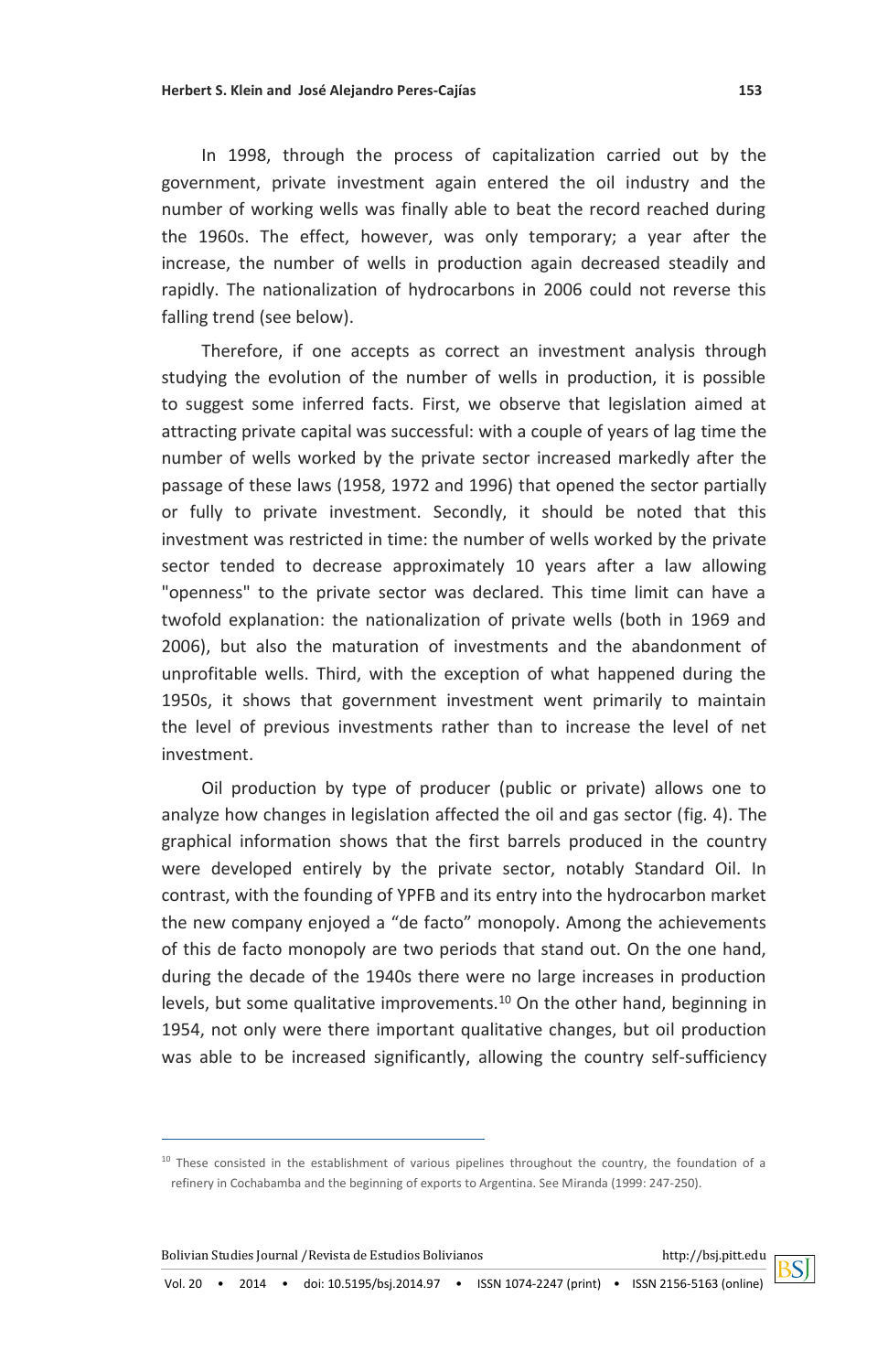in terms of oil. From 1956 through 1968, YPFB oil production remained stable at around 3 million barrels per year, on average.



### **Figure 4: Production of oil in Bolivia in thousands of barrels per year by operator, 1925-2010 Sources: See fig. 1**

We noted above that the Davenport Code was the result of the unsustainability of the currency-driven oil investment scheme through use of mining funds. We also demonstrated that the impact of new legislation on private investment had a more or less positive immediate effect (two years). Although not all investments were commercially successful (Miranda, 1999: 250-252), Figure 4 stresses that the impact on oil production was in fact immediate. However, it was not until 1966 that private production levels achieved those being reached by YPFB. This was the result of the increase generated by the production of BOGOC which grew significantly again in 1967, reaching four times the oil output of YPFB.

With nationalization, YPFB acquired the BOGOC fields. After reaching the record levels achieved in 1973, YPFB oil production tended to decline steadily. The decline was halted by 1982, but at production levels similar to those achieved before nationalization. Similarly, although by 1989 the production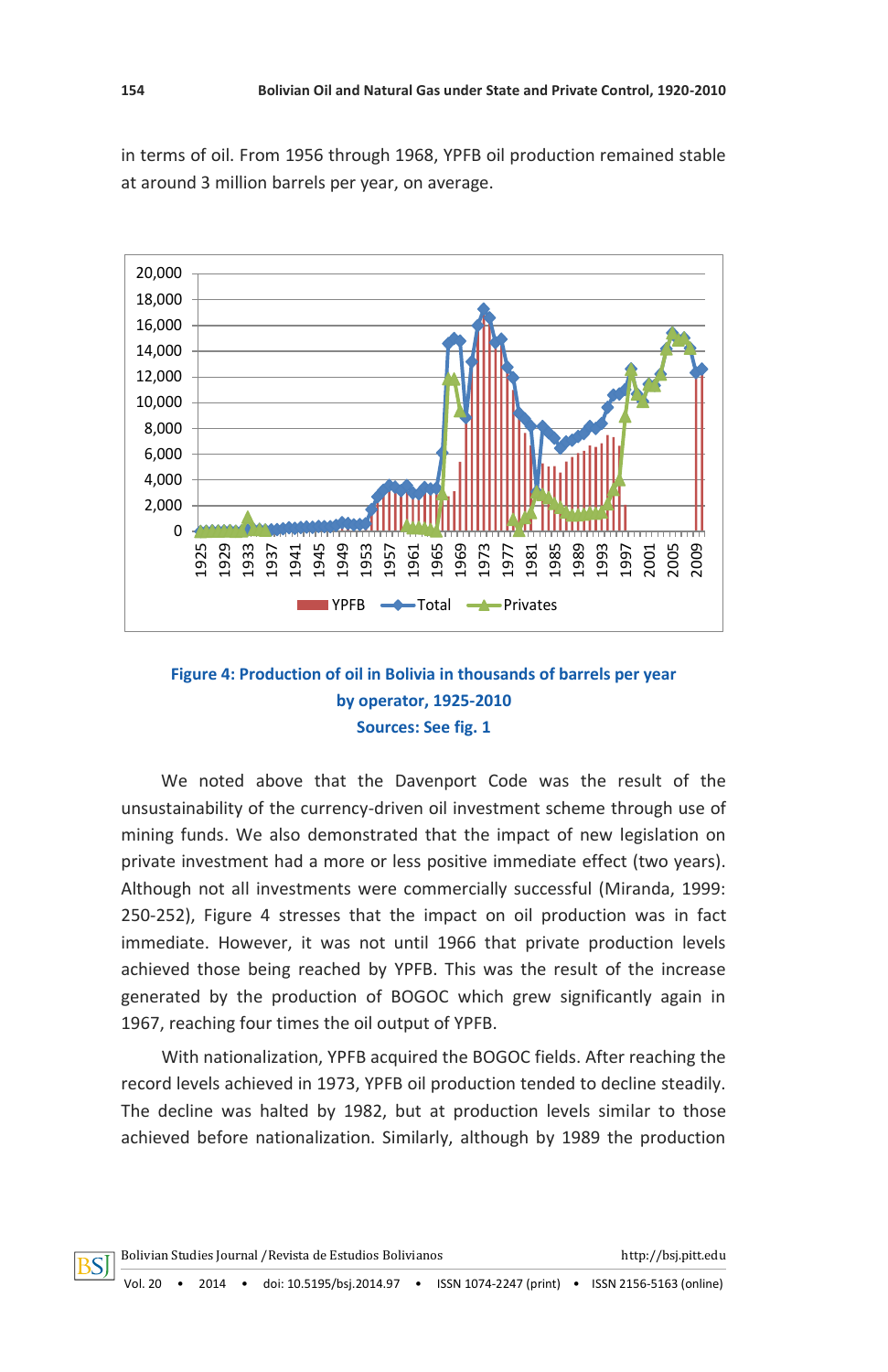of YPFB again increased significantly, the levels achieved were far less than those obtained in the first half of the 1970s.

The reduction and stagnation of YPFB oil production from the second half of the 1970s to the late 1980s was not offset by an increase in private production. Unlike what had happened previously, the opening up of oil exploration to private companies in 1972 did not lead to a significant increase in levels of private production. Although between 1978 and 1994, the statistics recorded seven private companies producing oil, levels of private production stagnated at around 2 million barrels annually.

Therefore, it was not until the legislative changes of the 1990s that private oil production regained its dynamism. After 1994, private company production expanded and their recovery accelerated in 1997 with the start of production of the so-called capitalized companies. From 1998, government records no longer counted the production of YPFB, but show an increase in private production (the so-called contractors and capitalized companies). This, in turn, allowed total production levels by 2005 to approach the historic record levels of the 1970s. Nonetheless, production levels decreased after the nationalization process.<sup>11</sup>

Unlike the case noted in the number of producing wells, it is more difficult to provide some inferred facts on long-term patterns. First, evidence on the success of the opening up of private investment is contradictory. The provisions of these private investment laws allowed a significant increase in oil production on several occasions (1921, 1958, 1996), but was relatively ineffective on others (1972). Second, the increase in oil production does not appear to be solely the result of private investment; the jump in 1954 was due to strong government commitment to redirect domestic savings from mining to oil production. Third, the nationalizations that occurred appeared to be successful to the extent that they took advantage of previous private investment while maintaining production levels. However, a question arises as to the sustainability of that process. For example, oil production declined significantly from the second half of the 1970s. Also today there is uncertainty about the ability of YPFB to maintain oil production levels such as existed prior to the nationalization of 2006.<sup>12</sup>

Bolivian Studies Journal /Revista de Estudios Bolivianos http://bsj.pitt.edu

 $11$  Moreover, the preliminary evidence available shows that despite an increase in total production during the most recent years (2012-2013), production levels are still below the record levels of the 1970s.

 $12$  See, for instance, the annual reports of the "Cámara Boliviana de Hidrocarburos" or those by the "Fundación" Milenio."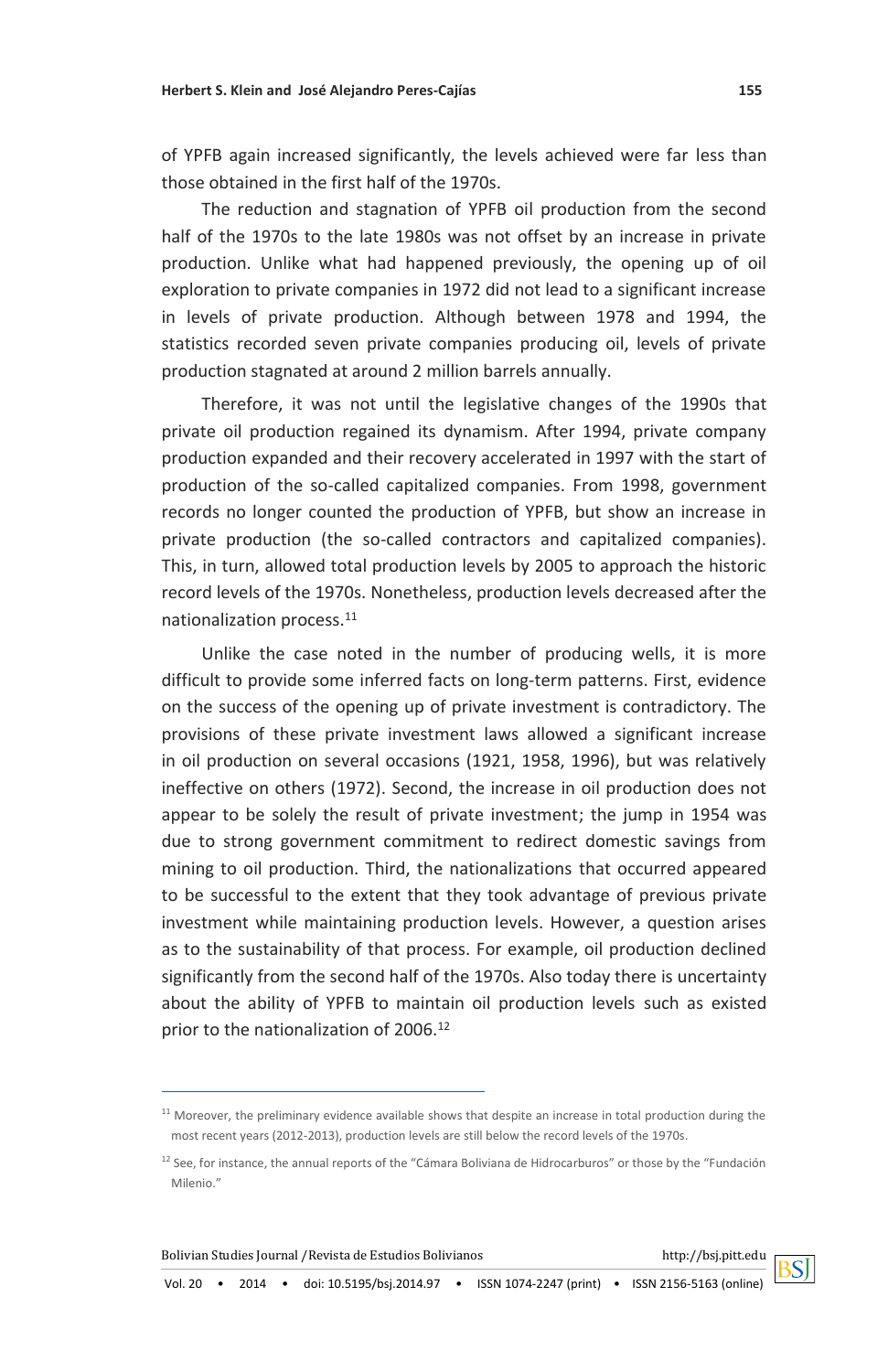The growth of oil production is important as an indirect indicator of the country's ability to sustain itself without resorting to fuel imports. In this regard, Figure 5 illustrates the evolution of fuels production from 1931 to 1996.<sup>13</sup> Despite the differences in levels between each of the products analyzed, it is clear there is a common trend. Production was limited until the mid-twentieth century, but increased steadily from 1953. While it slowed in the second half of the 1950s, it accelerated again from the early 1960s. The increased production of oil moved steadily upward until the late 1970s. From then to nearly the mid-1990's, production remained stagnant or, at the least, was unable to reach previously achieved levels.



**Figure 5: Production of fuels in Bolivia in millions of cubic feet per year, 1931-96 Sources: INE (1997: 38-40)**

The effect of this stagnation on sustaining domestic self-sufficiency was quite different. This becomes clear when analyzing the importation sequences of each petroleum product.<sup>14</sup> Indeed, while imports of fuel oil remained more or less constant, diesel oil imports increased markedly from



<sup>&</sup>lt;sup>13</sup> The analysis stops in 1996 due to certain methodological problems with data reported by YPFB from that year forward.

<sup>&</sup>lt;sup>14</sup> For this, see BADECEL[, http://websie.eclac.cl/badecel/badecel\\_new/index.html.](http://websie.eclac.cl/badecel/badecel_new/index.html)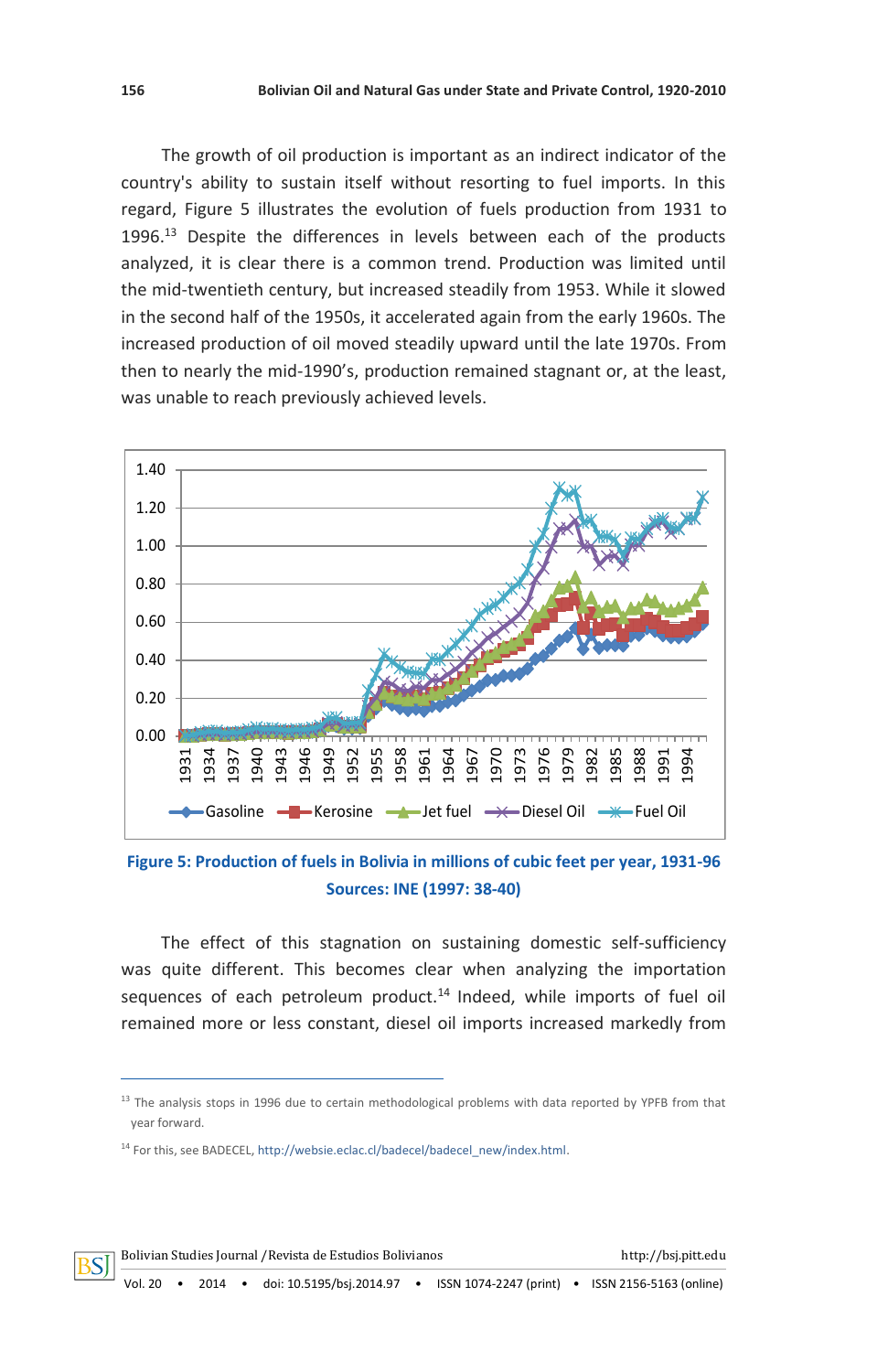1990 onwards and gasoline imports increased during the last few years. Thus, the analysis of import sequences highlights the inability of the country to maintain self-sufficiency in certain products and, once again, beyond its management model, it appears that the Bolivian economy is undergoing structural constraints in its ability to increase oil and fuels production.

The production of natural gas by producer category is another variable that allows us to understand the effects of legislative changes on the hydrocarbon sector (fig. 6). Records begin in 1952 and show that through the 1950s production levels were low. In the 1960s they began to expand slowly, linked with the beginnings of small exports to Argentina. The increase is explained partly by a growing trend in YPFB's production, but mainly by the increase in private production after 1966, specifically by BOGOC. Therefore, as in the case of oil, it can be said that the opening up to private investment led to increased natural gas production.





With the nationalization of BOGOC and thanks to successful negotiations with Gulf Oil and pipeline financers, YPFB was able to take over all these projects. This explains why YPFB was exclusively responsible for the significant increase in natural gas production in the 1970s. Nonetheless, from the late 1970s to 1986, natural gas production generated by YPFB tended to decline.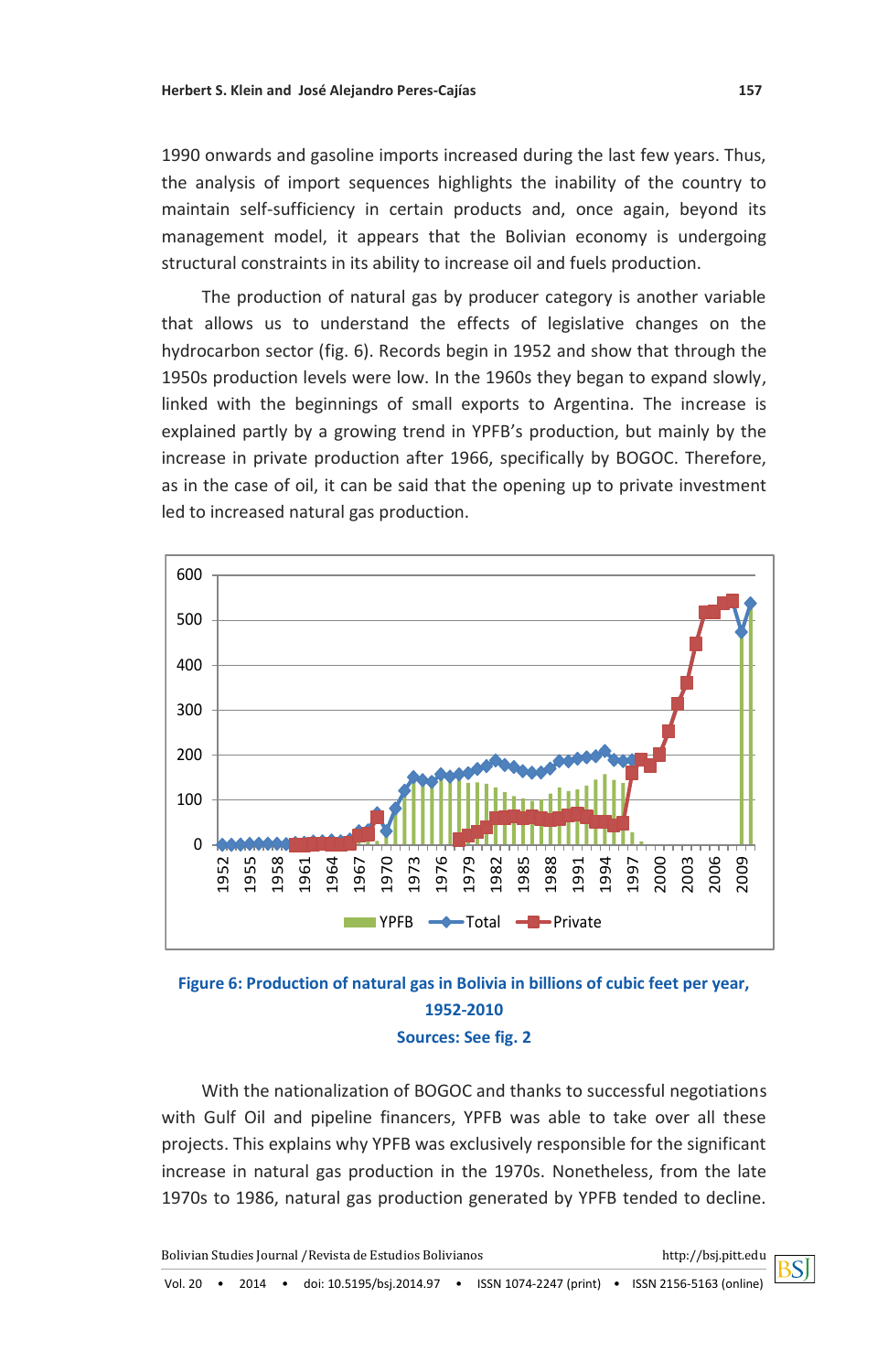The legal opening up of access to private companies in 1972 partially offset this process given that private production increased from 1978 to 1982. From that point forward it tended to plateau. Thus, the cycles in the production of YPFB and the short increase in private production explain the modest increase in aggregate production into the mid-1990s.

The evolution of the natural gas sector changed with the initiation of natural gas exports to Brazil. That project dates from 1973 but it was not until the early 1990s that it began to materialize, a result of increased interest by Petrobras and representatives of the Brazilian industry, as well as the Bolivian state's ability to make credible commitments (Miranda, 1999: 260-263). That was based on the passage of a new Hydrocarbons Law and the capitalization of YPFB. This process involved the capitalized companies supplanting YPFB as producers in 1997. During the early period, production by these companies remained at the same levels as those generated by YPFB. The production level of so-called "contractor companies" also remained stable and thus aggregate output changed little. This was the situation until 2000, when natural gas exports to Brazil finally began. From that moment on the natural gas production of private companies expanded exponentially. In aggregate terms this new outlet for Bolivian gas led to a considerable increase in production.

Whereas gas production levels tended to stabilize after the 2006 nationalization, production increased again in 2013, achieving record levels. This last process, however, did not result from the discovery and exploitation of new reserves but from an increased production of the already known reserves – namely the so-called *mega campos* (mega fields) of San Alberto, Sábalo and Margarita (see Fundación Jubileo, 2013). Therefore, if the Bolivian government is not able to discover new reserves and ultimately replace those that are currently intensely exploited, the long-term sustainability of the gas sector may not be possible.

Furthermore, from a long-term perspective, we note that exports were the engine of growth in natural gas production. This is clear when it is seen, on average, that between 1972 and 1990 70% of natural gas production was exported, an index that increased to 80% in the 2000s.<sup>15</sup> Thus, beyond the management model, it appears that the key variable in the production



<sup>15</sup> See INE, *Estadísticas petroleras*.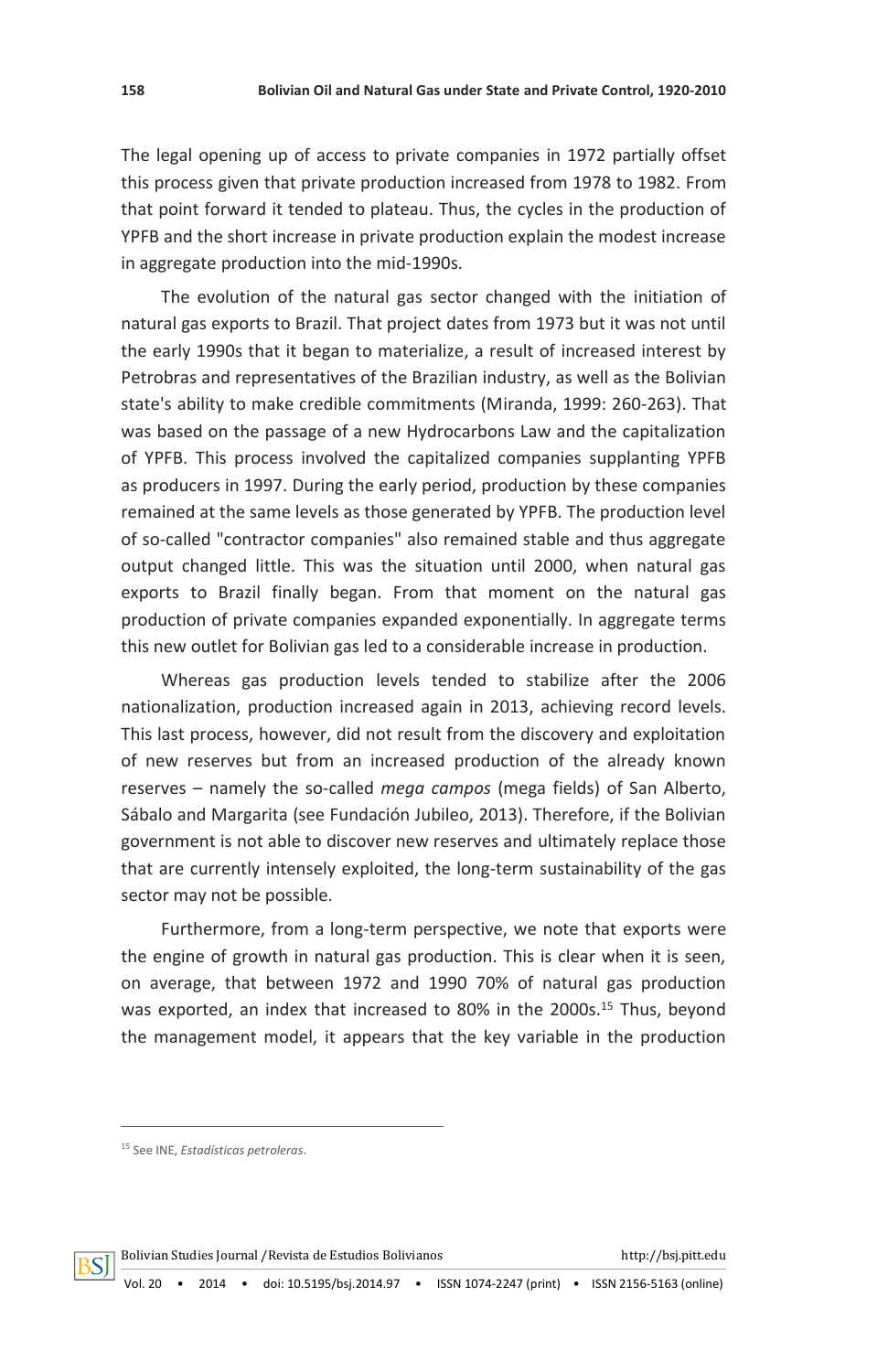of natural gas was the securing of long term export markets.<sup>16</sup> In this sense, beyond the statutes of the actual law, equally in the case of exports to Argentina or Brazil, it was the Bolivian state's ability to make credible and sustainable agreements with private actors that was crucial in sustaining this growth.

The analysis of the evolution of taxes contributed *directly* by the hydrocarbon sector allows a final evaluation of the impact that legislative changes had on this industry.<sup>17</sup> In the first decades of the twentieth century it was decided that the industry should pay either a royalty and/or pay for the rights to exploitation. Tax legislation tended to change over the years, but due to the relatively low impact those taxes had on the sector, state income produced was minimal. Things began to change in 1929. In that year it was decided that the royalty should be 30%, 11% of which went to benefit the producing regional departments. This measure was ratified in 1938, but this time it was established that 11% of the total production would be placed in the hands of the producing departments. Thus, along with the founding of YPFB, the government established a higher tax burden on the sector. These legislative changes had little impact on central state finances, but were instrumental in producing income for the departments, particularly Santa Cruz. This pattern was repeated during the decade of the 1950s. In line with strengthening YPFB, and after strong pressure from Santa Cruz, the central government ratified the right of producing departments to a royalty equal to 11% of oil production.

Things began to change again with the establishment of the Davenport Code of the 1950s. One of the arguments used to justify the nationalization of BOGOC emphasized the deficiencies of this code in relation to tax matters. For example, it pointed out the existence of an extremely complicated calculation in the case of tax on utilities or the lack of clear rules regarding the taxation of natural gas (Miranda, 1999: 250-251). So far it has not been possible to ascertain whether or not the new legislation generated a decline in oil taxes collected by the central state. However, analysis of the royalties paid to the departments shows a decrease between 1958 and 1967.<sup>18</sup> What is striking is that this reduction occurs not only in real terms, but also in nominal

Bolivian Studies Journal /Revista de Estudios Bolivianos http://bsj.pitt.edu



<sup>&</sup>lt;sup>16</sup> The need for secure markets is explained by the risk inherent in the activity. This risk translates into a high fixed-capital investment for production wells and pipelines.

<sup>&</sup>lt;sup>17</sup> The following paragraphs are based in Peres-Cajías (2013).

<sup>18</sup> See INE, *Estadísticas petroleras*.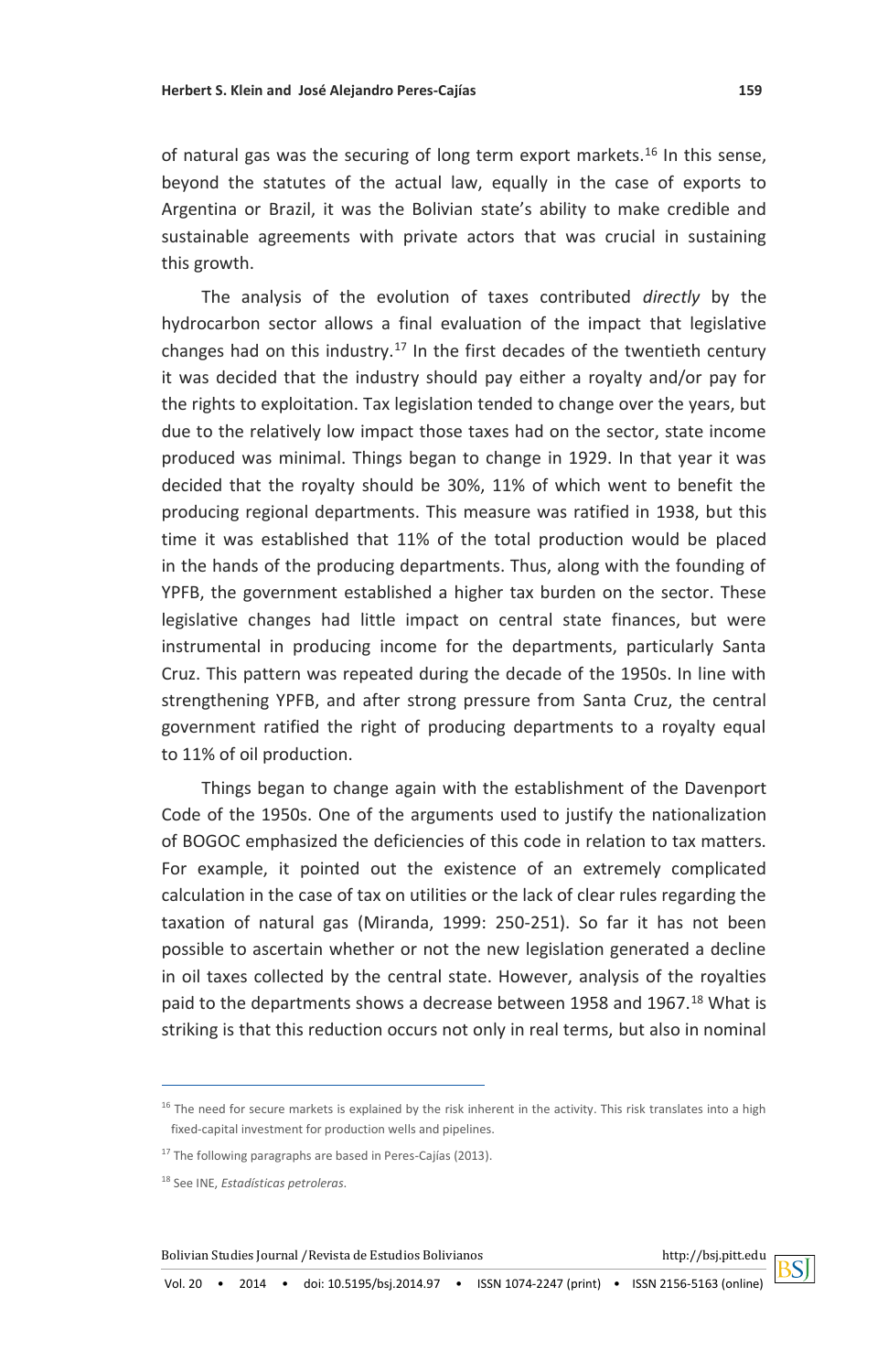terms. This last item could be considered proof of the claims of that time – that of the stagnation of oil taxes as opposed to higher production levels.

In this sense, after BOGOC's nationalization and compensation, there emerged a new tax framework. This tended to increase the tax burden, benefiting not only departmental treasuries, but also that of the central state. The impact of the move was immediate; tax revenues generated by the hydrocarbon sector between 1971 and 1976 increased considerably and, as a result, hydrocarbon taxes came to constitute a quarter of the central government revenues. Then, however, they began to decrease, both in absolute and relative terms. The drop was particularly marked from 1982 to 1985.

The tax rules on the sector again changed in a major transformation carried out in 1985. With the establishment of the neoliberal "New Economic Policy" and the concurrent crisis in the mining sector, the state decided to increase the tax burden on the hydrocarbon sector through various new additional taxes. These fiscal reforms not only resulted in the major growth in hydrocarbon taxes, but also saw tax collections exceed pre-crisis levels. It is striking, however, that tax revenues hardly changed from then until 2003. This fiscal revenue stability was due to various legislative changes and occurred despite a major increase in gas production levels and in profits for the oil companies. This stability allows us to understand the recurrence of complaints about the shortcomings of the taxation schemes associated with these laws that opened up the sector to private investment. These complaints, in turn, were what prompted the formulation of the new Hydrocarbons Law of 2005. With this new law, the hydrocarbon tax again grew considerably. These levels were maintained through the "nationalization" of 2006. Thanks to this increase in hydrocarbon taxes, Bolivia state income has reached levels never before seen in its history.

Hence, with a long-term perspective two evident facts are inferred. On one hand, it is noted that oil privatization legislation reduced or at most maintained tax pressure on the sector to the detriment of state finances. On the other hand, it is clear that the processes of government intervention in the sector were accompanied by imposing a higher tax burden on the sector. In the 1930s the biggest beneficiaries were the departmental treasuries. In the 1970s and 2000s, again it was the departmental treasuries that benefited, but also this time central state income expanded very significantly.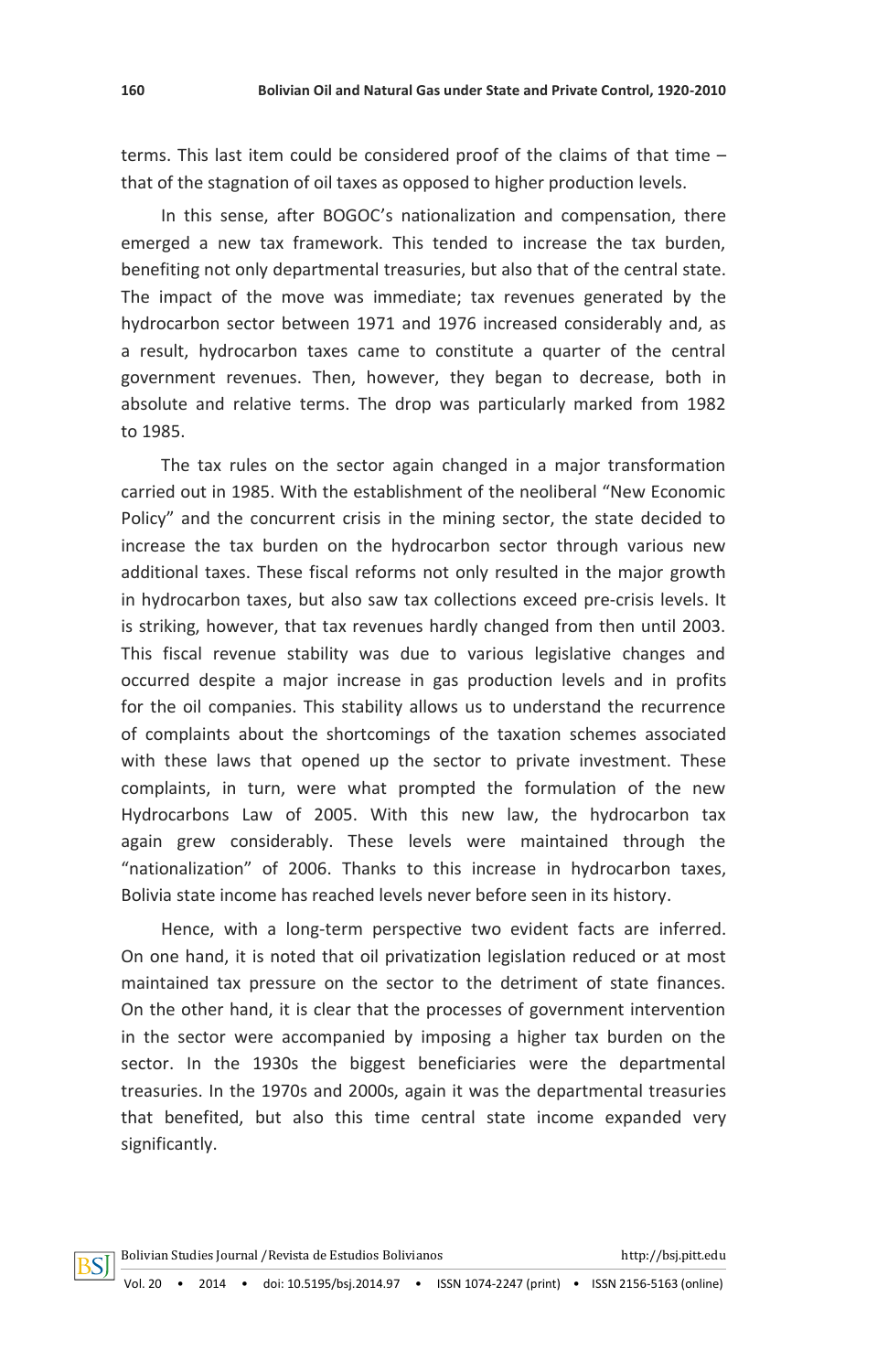# **Conclusions**

Previously we identified three processes of intensification of direct state intervention in the hydrocarbon sector. A common claim to the three processes is the demand – fuelled by the ideological tendency by some Bolivian politicians as well as pressure from the people – that the resources generated by the hydrocarbon sector should benefit more the nation and less outside investors. From this perspective, the process of nationalization can be considered a success. Thanks to these measures, the state became the owner of previous investments made by private companies (in the first and second nationalization) and could substantially increase the tax contributions of the sector (in the third nationalization).

However, if nationalizations were successful, why is it possible to identify four processes which opened up investments for private capital? Beyond ideological attitudes towards the importance of private participation in the economy, it is clear that the need for increased investment to develop the deposits of hydrocarbon resources could not be fully funded by the Bolivian state. The four laws mentioned show that the state realized that domestic savings were insufficient to develop and sustain the hydrocarbon sector. Thus, it appears that nationalizations in Bolivia have been successful so far as they took advantage of previous investment which permitted sustained increases in the production of oil and natural gas. This underscores the success of the legislation for "opening up" access (by this we mean the government's opening up of the hydrocarbon sector to private investment) in its main objective, which was in attracting private investment.

This analysis of the relative success of the different legal frameworks permits us to understand why the state has been changing from one scheme to another over time. However, it does not allow us to understand why this scheme could succeed with such regularity. Several explanations are possible. First of all, it could the case that changes in legislation were related with the ideological swings of those authorities that managed the Bolivian government. Secondly, it could also be the case that foreign companies have continuously returned to Bolivia because the country's reputation has not been entirely spoiled. Indeed, the country reached an agreement on compensation with Standard Oil with which it fully complied. Also it achieved an agreement with Gulf Oil that was also fully met. As for the current nationalization process, it is difficult to identify any real tensions between private companies and the state. Thirdly, beyond its reputation, it could also be the case that the Bolivian state could attract foreign investment because it recognized the jurisdiction of international tribunals for the settlement of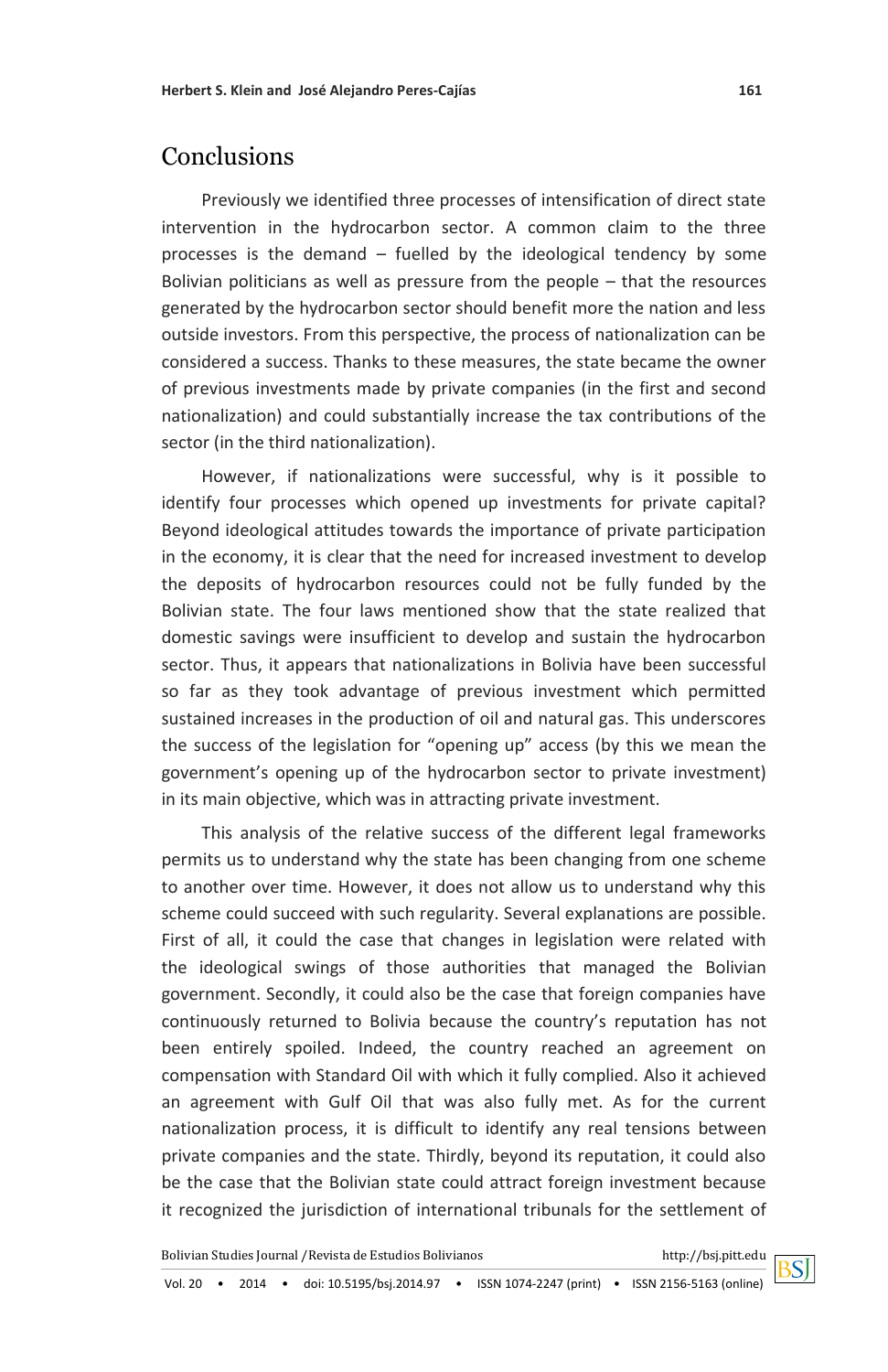disputes (the Davenport Code and Petroleum Law of 1996). Finally, it is also conceivable that external companies are willing to take the risk because the expected return is considerable. In this context, the permanence of the companies after the nationalization of 1969 and 2006 could be related to changes in the world oil market and its impact on international prices.

The above arguments may be generalized to other experiences. In Bolivia, however, there is a feature that cannot be ignored – the economic and geopolitical interests of Argentina and Brazil in Bolivian hydrocarbons. These interests were expressed in bilateral agreements signed by Bolivia with Brazil and Argentina in the late 1930s. Moreover, the continued support of the Argentine YPF was instrumental in strengthening YPFB in the 1940s. In the same vein, without the Argentine interest in Bolivian gas in the 1960s, it is impossible to see how the export project would have been initiated by BOGOC, but funded by YPFB. Finally, the search by Brazil to establish itself as the regional leader in South America certainly facilitated the renegotiation of contracts with Petrobras during the last nationalization process.

# Works cited

ALMARAZ, Sergio. 1958. *Petróleo en Bolivia.* La Paz: Editorial Juventud.

CÁMARA BOLIVIANA DE HIDROCARBUROS. 2010. *Cifras 2010 en perspectivas*. La Paz: CBH.

- CAPRA, Katherine, Alberto Chong, Mauricio Garrón, Florencio López-de-Silanes y Carlos Machicado, eds. 2005. "Privatization and firm performance in Bolivia." *Privatization in Latin America: myths and reality*. Alberto Chong and Alberto Lopez-de-Silanes, eds. Stanford: Stanford University Press. 117-43.
- COLLE, Elio M.A. 1935. *El drama del Paraguay*. Buenos Aires: Editorial Claridad.
- Delegación Presidencial para la Revisión y Mejora de la Capitalización. 2004. *Diez años de la Capitalización. Luces y sombras.* La Paz.
- FUNDACIÓN JUBILEO. 2013. "Situación de los Hidrocarburos en Bolivia." *Serie de Debate Público* 27: 1-16.
- GÓMEZ D'ANGELO, Walter. 1978. *La minería en el desarrollo económico de Bolivia*. *1900-1970.* La Paz-Cochabamba: Los Amigos del Libro.
- GREBE, Horst and Chávez, Juan Carlos. 1998. *Las reformas estructurales en Bolivia*. La Paz: Fundación Milenio.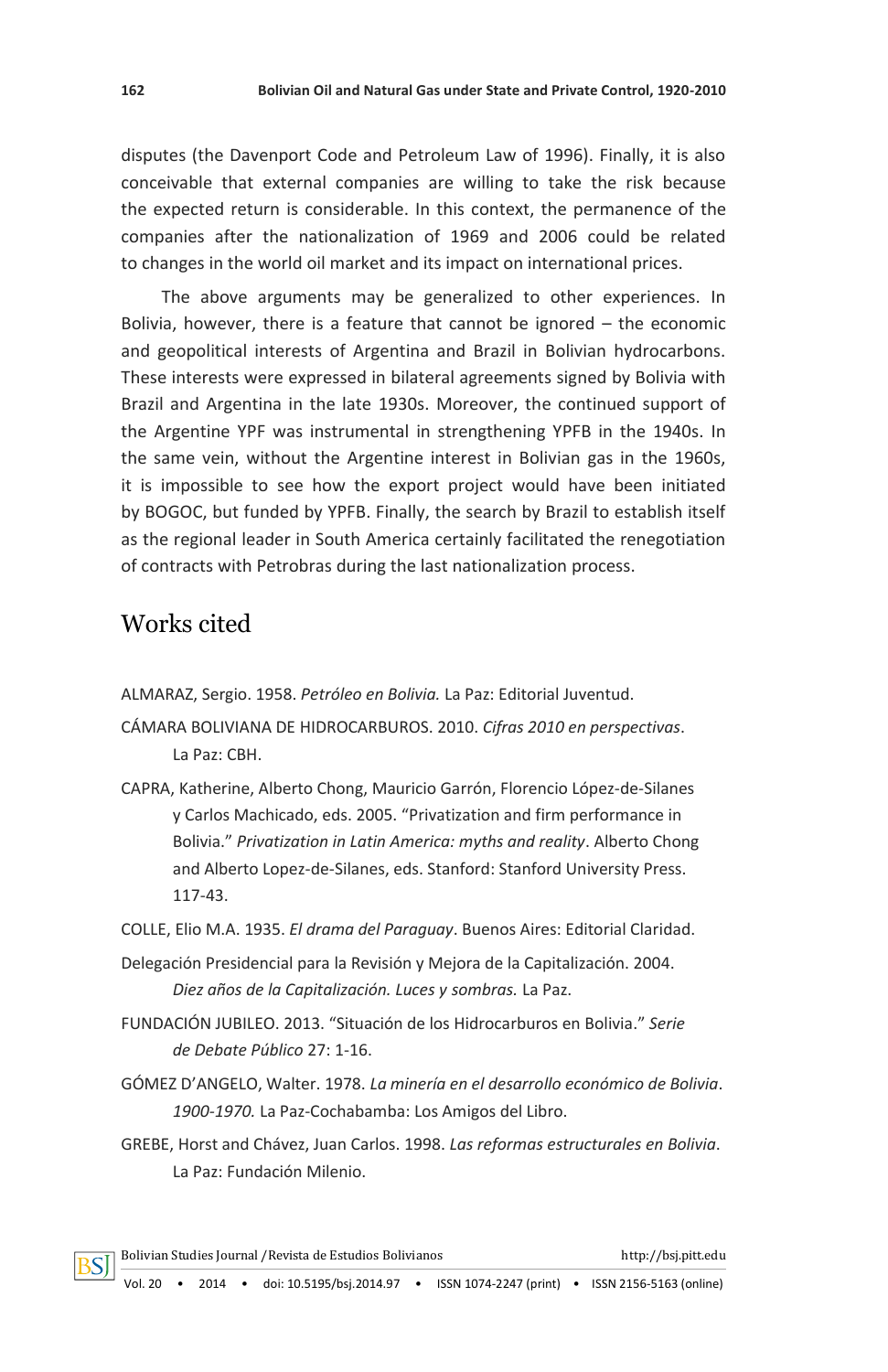- HERRANZ-LONCÁN, Alfonso and José Alejandro Peres-Cajías. 2013. "Tracing the reversal of fortune in the Americas: Bolivia GDP per capita since the midnineteenth century." Paper presented at the European Historical Economics Society Conference. [http://www.ehes.org/Herranz.pdf] página descargada el 25 de agosto de 2014.
- INE. 1997. *Estadísticas económicas de la actividad petrolera*. La Paz: INE.
- LÓPEZ, Pedro. 1922. *Bolivia y el petróleo.* La Paz.
- LOZA, León. 1939. *Bolivia, el petróleo y la Standard Oil Company* (Publicación No. 3 de Yacimientos Petrolíferos Fiscales Bolivianos). Sucre: Editorial Charcas.
- MAROF, Tristan. 1934. *La tragedia del altiplano*. Buenos Aires: Editorial Claridad.
- MEDINACELI, Mauricio. 2012. "El sector hidrocarburos en Bolivia". *Policy Paper FES-Bolivia* 02/12: 1-33. [http://www.researchgate.net/publication/259754579\_El\_sector\_hidrocar

buros en Bolivia - Policy Paper] página descargada el 25 de agosto de 2014.

- MIRANDA, Carlos. 1999. "Petróleo. Del descubrimiento petrolífero a la explosión del gas." *Bolivia en el siglo XX. La formación de la Bolivia contemporánea*. Fernando Campero, ed. La Paz: Harvard Club de Bolivia.
- MONTENEGRO, Carlos. 1938. *Frente al derecho del estado*, *el oro de la Standard Oil (el petróleo, sangre de Bolivia)*. La Paz: Editorial Trabajo.
- MUÑOZ REYES, Jorge. 1937. *La caducidad de las concesiones otorgadas a The Standard Oil Company of Bolivia* (Cuartillas Informativas No. 5) La Paz: Departamento Nacional de Propaganda Socialista.
- NACIONES UNIDAS. 1958. *El desarrollo económico de Bolivia*. México: Naciones Unidas.
- PERES-CAJÍAS, José Alejandro. 2013. *Bolivian Public Finances, 1882-2007. Challenges and Restrictions of State Intervention in a Small, Multiethnic and Revolutionary Economy*. Diss. University of Barcelona.
- ROYUELA, Carlos. 1996. *Cien años de hidrocarburos en Bolivia*. La Paz-Cochabamba: Los Amigos del Libro.
- SCHURZ, W.L. 1921. *Bolivia: A Commercial and Industrial Handbook.* Washington, D.C.: Department of Commerce.
- SETARO, Ricardo. 1936. *Secretos de estado mayor*. Buenos Aires: Editorial Claridad.
- ZARATI, Francesco. 2013. "La nacionalización de los hidrocarburos en Bolivia: luces y sombras". NOVAMERICA 139 (julio-sept.): 60-63.